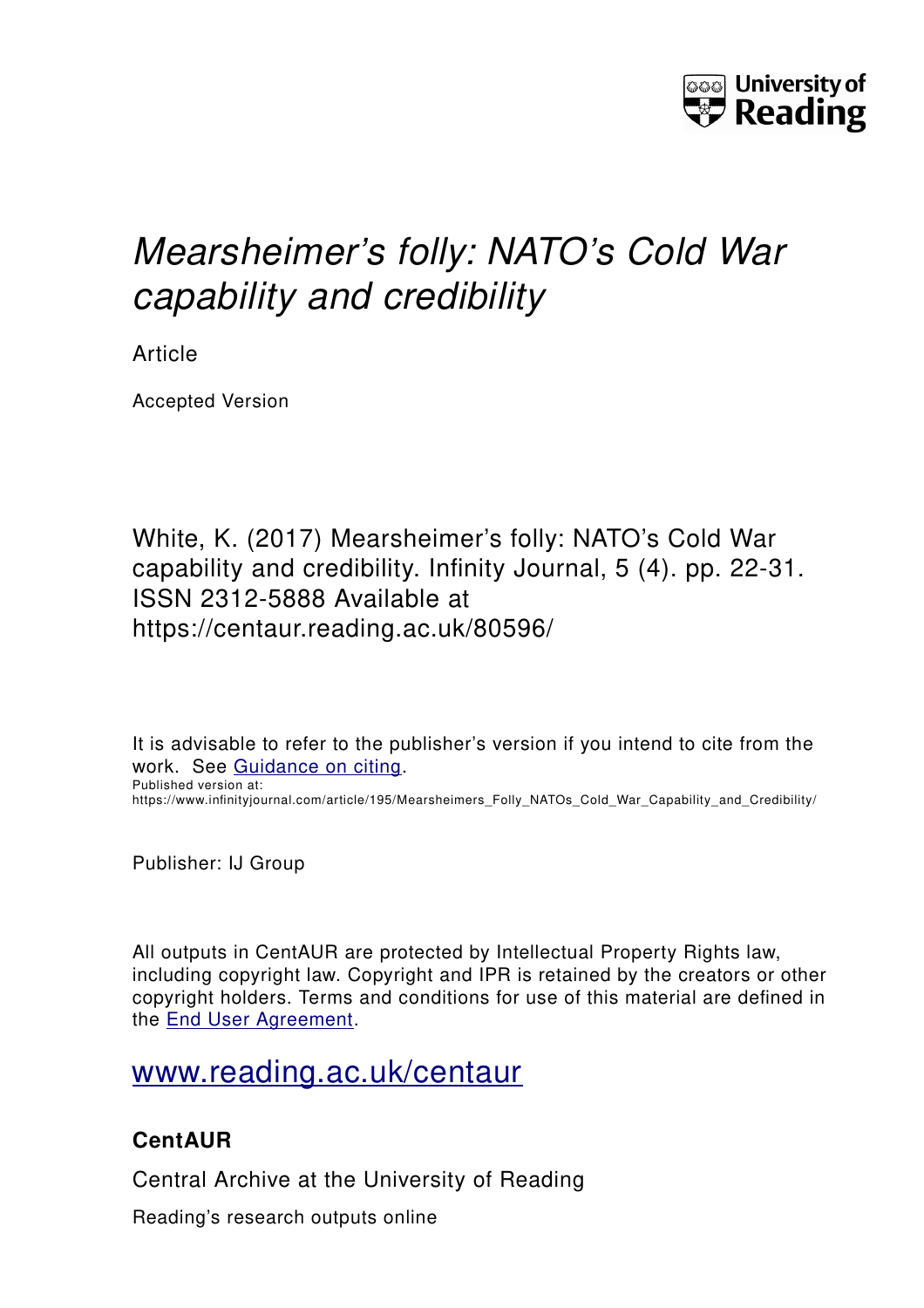# Mearsheimer's folly: NATO's Cold War Capability and Credibility

# Introduction

Government policy is influenced by the analyses of high profile academics as well as by those within government. Professor John J Mearsheimer is a political scientist well-known for his work on conventional and nuclear deterrence, and proposer of the theory of Offensive Realism.<sup>1</sup> In assessing what is sufficient for national defence and for collective defence Mearsheimer made bold statements about NATO's capability which were clearly wrong, and could have been identified as such at the time. These kinds of bold analyses have been repeated, and defence policy has been influence by them. The same has been happening since the end of the Cold War, based on the *post hoc* assumption of "victory", as happened after the end of the Cold War in 1991. NATO has developed new strategies to cope with the changing face of international tensions, such as the "enhanced forward presence" in the Baltic States, and Western Europe is facing new domestic political crises which make military spending and co-operation vulnerable. The influence flawed analyses can have on defence policy is dangerous in a world becoming less stable and certain by the day.

The objective of this analysis is not to vilify Professor Mearsheimer, but to demonstrate the problems associated with making an analysis without sufficient knowledge of the detail in place, and indeed the potential misuse of such an analysis in creating and continuing policy making.

# Mearsheimer's analysis

1

From the formation of NATO until the end of the Cold War the credibility of NATO's defences was discussed by defence professionals and academics. Most of those analyses failed to address the overall capability based on existing policy, doctrine, force structures and plans. 2 An example was the analysis given by Mearsheimer on the probability of a Soviet victory in a war in Europe. This provides

<sup>1</sup> John J. Mearsheimer, *The Tragedy of Great Power Politics* (New York: Norton, 2001).

<sup>2</sup> Jonathan Dean, 'Alternative Defence: Answer to NATO's Central Front Problems?', *International Affairs (Royal Institute of International Affairs)* 64, no. 1 (1987): 61–82; Richard Simpkin, 'Hammer, Anvil and Net - a Re-Examination of Conventional Defence of the Nato Centre', *BAR*, no. 72 (December 1982); Malcolm Chalmers and Lutz Unterseher, 'Is There a Tank Gap?: Comparing NATO and Warsaw Pact Tank Fleets', *International Security* 13, no. 1 (1988): 5–49; John Baylis, 'NATO Strategy: The Case for a New Strategic Concept', *International Affairs* 64, no. 1 (Winter -1988 1987): 43–59; John J. Mearsheimer, 'Prospects for Conventional Deterrence in Europe', *Bulletin of Atomic Scientists*, August 1985.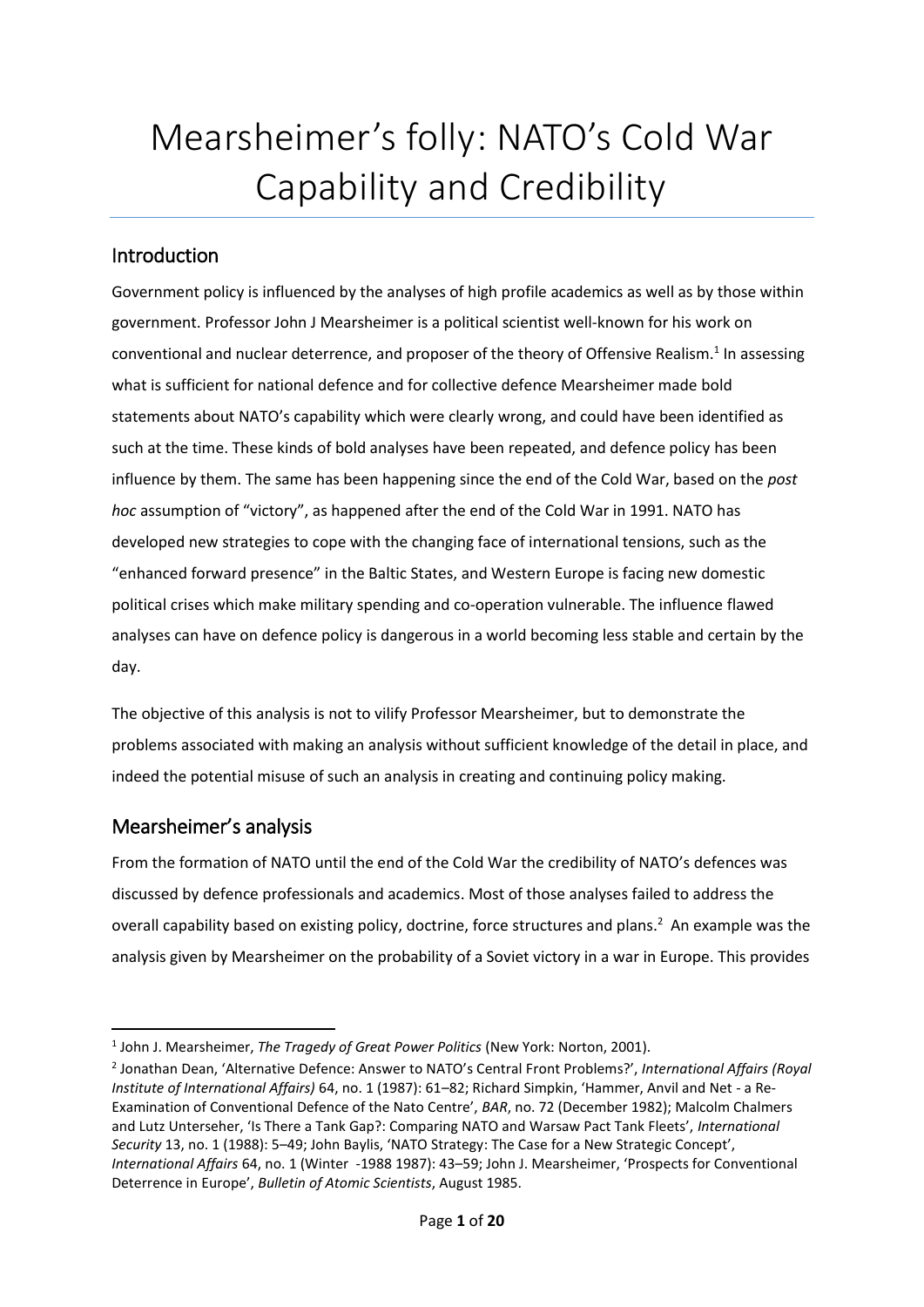a useful perspective on the difficulties inherent in assessing the credibility of defence policy from a purely academic standpoint.

In 1982 Mearsheimer wrote a paper entitled, "Why the Soviets Can't Win Quickly in Europe"<sup>3</sup> which was based on a chapter in his book, "Conventional Deterrence". 4 In this article, Mearsheimer examined NATO's strategy and capabilities, and the prospects for what he described as a Soviet "blitzkrieg" against NATO. He concluded that, "… the task of quickly overrunning NATO's defences would be a very formidable one."<sup>5</sup>

But Mearsheimer's analysis is flawed in several ways, as I will discuss below. As Professor Williamson Murray wrote, "Any theoretical understanding … must arise out of real acts and occurrences in human conflict; one must not impose on the world the theoretical constructs or concepts arrived at independently of history and experience."<sup>6</sup> I will use the British 1(BR) Corps as the main example throughout this article to demonstrate the flaws in Mearsheimer's analysis.

### **Opportunity**

1

Mearsheimer focussed on the idea that war would start only if the attacker – in this case the Soviet Union and Warsaw Pact – was assured of success, and would be able to avoid the conflict degenerating into a war of attrition.<sup>7</sup> He does not anticipate opportunistic "grabs" by the Soviet Union that NATO was poorly prepared to repel. The UK Ministry of Defence (MoD) view was summed up by Secretary of State for Defence Sir Francis Pym in 1980 when he warned the Prime Minister, "Short-warning aggression, and the prospect of short-duration war, is far more attractive to the Soviet Union …"<sup>8</sup> Mearsheimer also ignored the idea that an attritional war favoured the Warsaw Pact.

In the Government War Book, the MoD considered three outline scenarios for a transition to war.<sup>9</sup> The first was a "Slow Moving Crisis" which was described as allowing, "… the Cabinet/TWC

<sup>3</sup> John J. Mearsheimer, 'Why the Soviets Can't Win Quickly in Central Europe', *International Security* 7, no. 1 (1982): 3–39.

<sup>4</sup> John J. Mearsheimer, *Conventional Deterrence*, Cornell Studies in Security Affairs (Ithaca: Cornell University Press, 1983).

<sup>5</sup> Mearsheimer, 'Why the Soviets Can't Win Quickly in Central Europe', 36, *International Security*.

<sup>6</sup> Williamson Murray, *War, Strategy, and Military Effectiveness* (Cambridge: Cambridge Univ. Press, 2013), 48.

<sup>&</sup>lt;sup>7</sup> For a thorough discussion of the Soviet approach to war which was also inculcated into the other WTO armies, see Nathan Leites, *Soviet Style in War* (New York: Crane, Russak, 1982).

<sup>8</sup> Defence Policy and Programme, Appendix A, Memorandum by the Secretary of State for Defence, 7th July 1980, 'UK Future Defence Planning', n.d., para. 2, FCO 46/2171, TNA.

<sup>&</sup>lt;sup>9</sup> 'War Book Working Party: Post War Developments in the United Kingdom Transition to War Plans', CAB 175/32 (Cabinet Office, 11 November 1981), 14, CAB 175/32, TNA.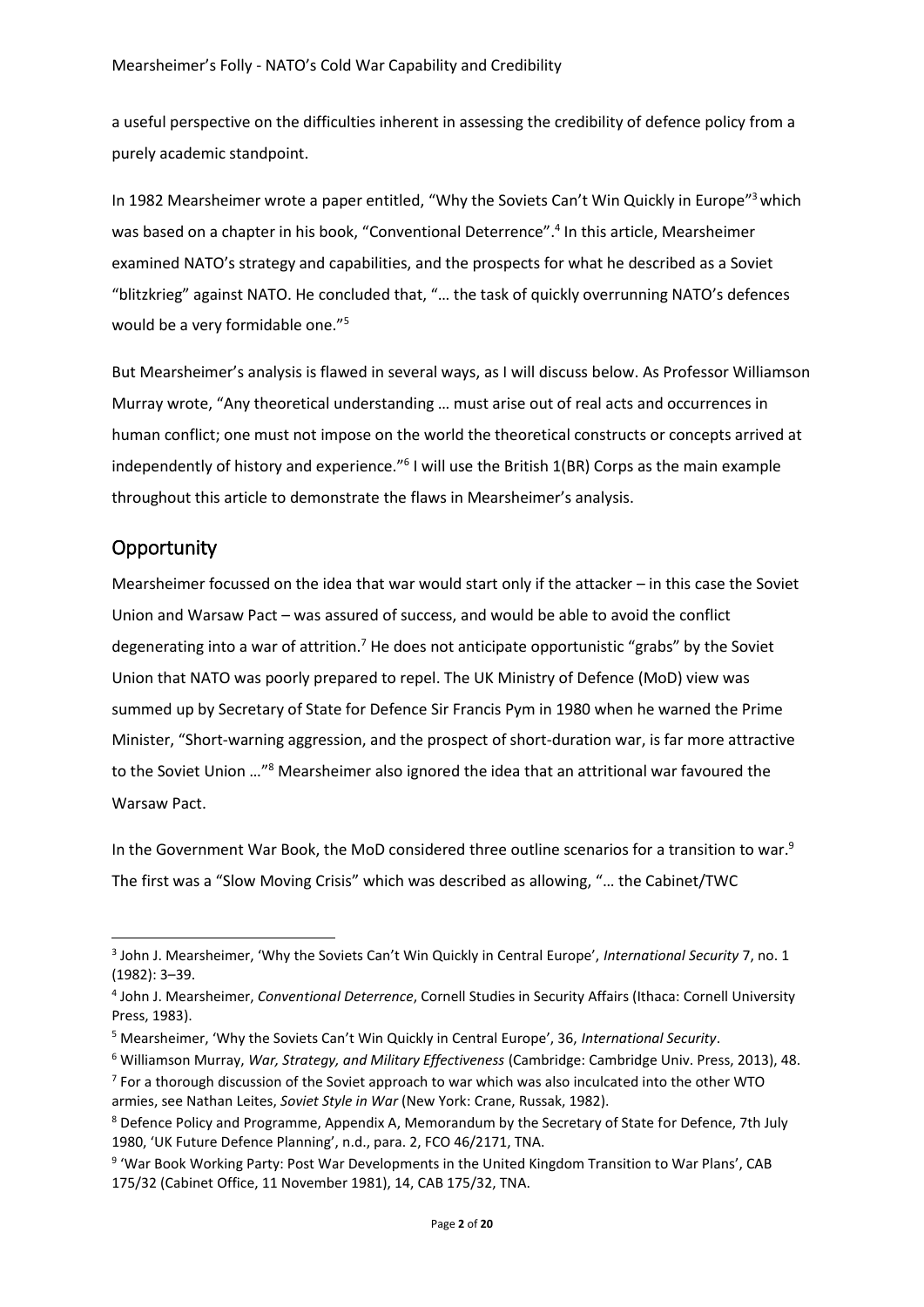[Transition to War Committee] sufficient time to discuss and authorise individual GWB measures and … requests from Major NATO commanders …" Following this was the vaguely termed "Intermediate Timescales" which covered, "A crisis evolving in the intermediate timescale … intended to be dealt with by a combination of MPDs [Major Policy Decisions], individuall [sic] decisions and, where necessary, GDs [Group Decisions]." The last one, the Rapidly Moving Crisis, was described as a, " … rapid transition from peace to war …" It was in a rapidly moving crisis that timescales for decision making were all important. It was sometimes also referred to as a "bolt-from-the-blue" attack.

There was some confusion in both NATO and the MoD about the likelihood of warning of an attack. The NATO assumption was not that the Warsaw Pact would launch a surprise attack, but that there would be a steady deterioration of international relations over a period of more than 20 days, resulting in an outbreak of hostilities.<sup>10</sup> Contrast this with the private comments of the US Secretary of Defense in 1979: "We estimate that the Pact could concentrate ground forces of five "fronts" – 85 to 90 Divisions – for an attack on NATO's Centre Region within about 15 days … the Pact could also assemble over 4,000 tactical aircraft ... within three to five days."<sup>11</sup> A Joint Intelligence Committee (JIC) assessment in 1977 anticipated that only two weeks warning would be available to NATO, perhaps even as little as two days, allowing a surprise attack to be launched.<sup>12</sup> The Warsaw Pact might have a week of preparation before the signs were noticed by Western Intelligence;

> "… the Alliance may now receive as little as one week's firm warning of the Warsaw Pact achieving full war posture. As short a time as 48 hours warning might be obtained in the less likely even of the Soviet Union choosing to optimize strategic surprise by opening hostilities before achieving a full war posture."<sup>13</sup>

Another concern within NATO was that a misunderstanding might lead to war, or war would be caused by unintentional pressures from one side on the other.<sup>14</sup> It is difficult to conclude whether a miscalculation was expected to provoke a "bolt-from-the-blue" attack, or provide the Warsaw Pact

<sup>&</sup>lt;sup>10</sup> UKCICC 1252/1, 'Home Defence and Security of UK Base: Home Defence Organisation; Command and Control of Home Defence Forces, Pre-Strike Phase', n.d., para. 1, DEFE 11/879, TNA.

<sup>&</sup>lt;sup>11</sup> Statement by Secretary of Defense Harold Brown to the NATO Defense Planning Committee Ministerial Meeting, 11 - 12th December 1979, 'NATO Defence Planning Committee 1979' n.d., FCO 46/1987, TNA.

<sup>&</sup>lt;sup>12</sup> MO 15/3, 'JIC Assessment of Soviet Threat', 23 March 1977, PREM 16/2259, TNA.

<sup>&</sup>lt;sup>13</sup> MO 15/3, The growth of Soviet military power, 23rd March 1977, 'JIC Assessment of Soviet Threat', para. 23, PREM 16/2259, TNA.

<sup>&</sup>lt;sup>14</sup> Ministry of Defence, 'Statement on the Defence Estimates 1980', Cmnd 7826 (London: HMSO, 1980), paras 104–111.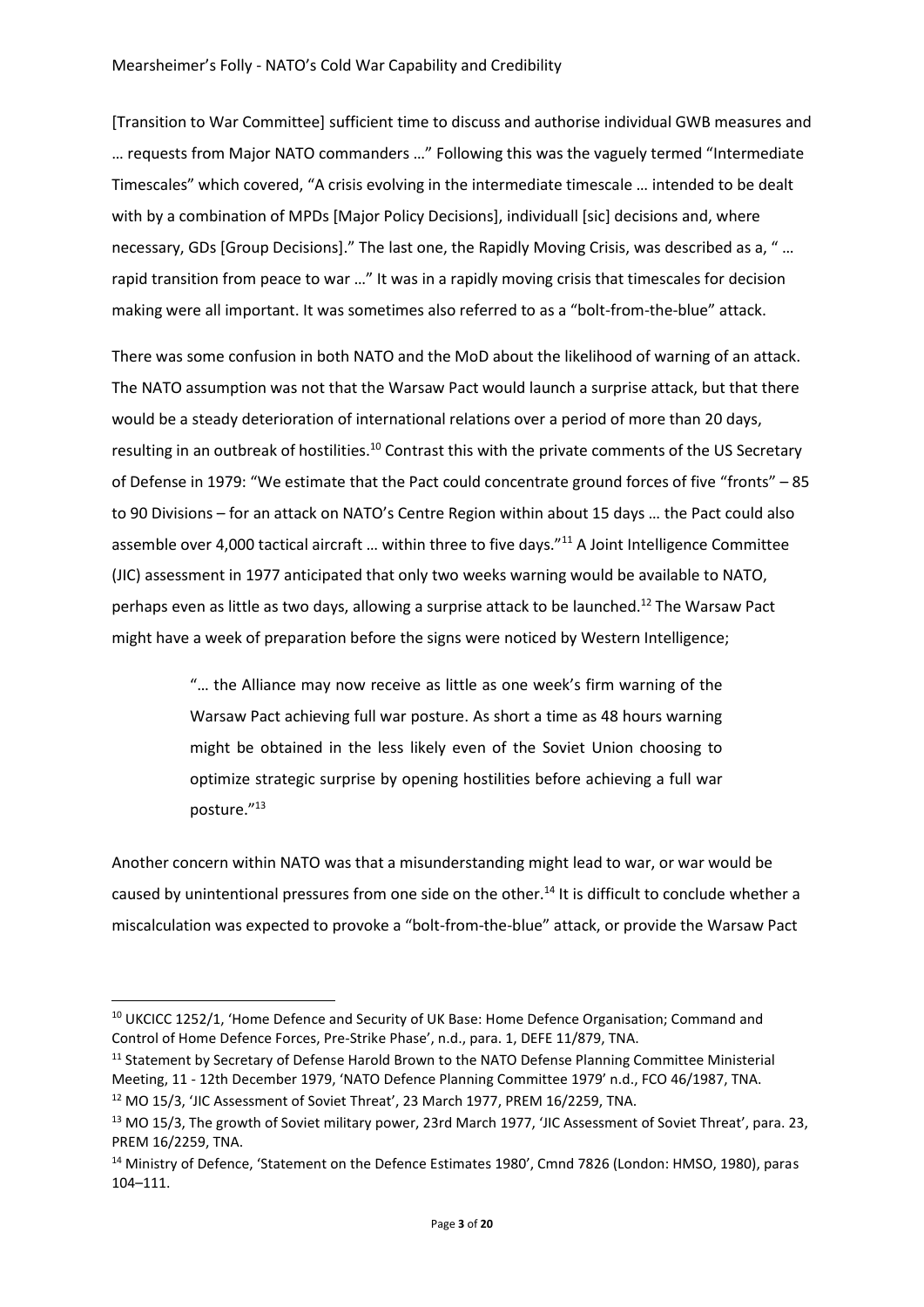with the excuse to initiate a planned attack. Some "opportunism" by the Warsaw Pact might have occurred if political events in NATO suggested it would be successful.<sup>15</sup>

Hew Strachan, agreeing with John Mearsheimer, wrote in 1984 that, "NATO's existing conventional defences certainly have their defects, but they are not so weak as to invite Soviet attack."<sup>16</sup> This position is opposed by a RAND report which identified lack of sustainability and overall weaknesses in the NATO defence. The report stated that a failure to improve NATO's conventional forces would risk providing the Soviet Union with an opportunity for a, "... quick strike with a limited objective."<sup>17</sup> The report's author, Roger Facer, had been a senior civil servant in the MoD, and was therefore in a position to know the true situation. NATO had been aware of this particular threat<sup>18</sup> but the plans in place did not provide for a conventional response to a quick strike (assumed to be akin to a "boltfrom-the-blue", or Rapidly Moving Crisis). The concern was that the Warsaw Pact could prepare for a full scale attack in 15 days or less, $19$  with much of the preparation going unnoticed, and NATO's mobilisation delayed by political caution and Soviet distraction techniques. <sup>20</sup>

Research undertaken by this author has shown that, even from a standing start, and in a war that might become attritional, the Warsaw Pact would win the conventional battle simply by being able to remain in the fight.<sup>21</sup> Although both Warsaw Pact "Opportunism"<sup>22</sup> or "salami-slicing", featured in NATO planning,<sup>23</sup> the broad threat, as assessed by NATO and the British Government, was of an attack by the Warsaw Pact on NATO with not less than 48 hours' warning: directly across the Inner German Border by large armoured conventional thrusts, including at least two tank armies in the

<sup>15</sup> COS 1161/434B, Attachment, 18th May 1979, 'NATO Planning and Strategy', n.d., para. 11, DEFE 70/722, TNA.

<sup>16</sup> Hew Strachan, 'Conventional Defence in Europe', *International Affairs (Royal Institute of International Affairs)* 61, no. 1 (1984): 41.

<sup>&</sup>lt;sup>17</sup> Roger L L Facer, 'Conventional Forces and the NATO Strategy of Flexible Response', R-3209-FF (RAND, January 1985), v–vi.

<sup>&</sup>lt;sup>18</sup> James R. Schlesinger, 'A Briefing on NATO and Warsaw Pact Conventional Forces as Presented to Allied Ministers of Defense by the US Secretary of Defense' (Washington, D.C., August 1973), B-5.

<sup>&</sup>lt;sup>19</sup> Statement by Secretary of Defense Harold Brown to the NATO Defense Planning Committee Ministerial Meeting, 11 - 12th December 1979, 'NATO Defence Planning Committee 1979', FCO 46/1987, TNA.

<sup>20</sup> Peter Hennessy, *The Secret State* (London: Penguin Books, 2010), 42. During the Cuban Missile Crisis, Macmillan had authorised the Vulcan and Victor nuclear strike force to Alert Condition Three (fifteen minutes' readiness, armed and fuelled) but was reluctant to disperse them to their war locations for fear of provoking Khrushchev.

<sup>&</sup>lt;sup>21</sup> Kenton White, 'British Defence Planning and Britain's NATO Commitment, 1979 – 1985' (PhD Thesis, University of Reading, 2016).

<sup>&</sup>lt;sup>22</sup> 'Opportunism' was the description given to expected Soviet and WTO action, at short notice, to situations seen as beneficial to their cause. COS 1161/434B, Attachment, Report on the Intelligence Working Group - MC 161/79 and MC 255, 18th May 1979, 'NATO Planning and Strategy', para. 11, DEFE 70/722, TNA.

<sup>&</sup>lt;sup>23</sup> 'A Report by the Military Committee to the Defence Planning Committee on Overall Strategic Concept for the Defense of the North Atlantic Treaty Organization Area', 16 January 1968, para. 10, MC 14/3, NATO.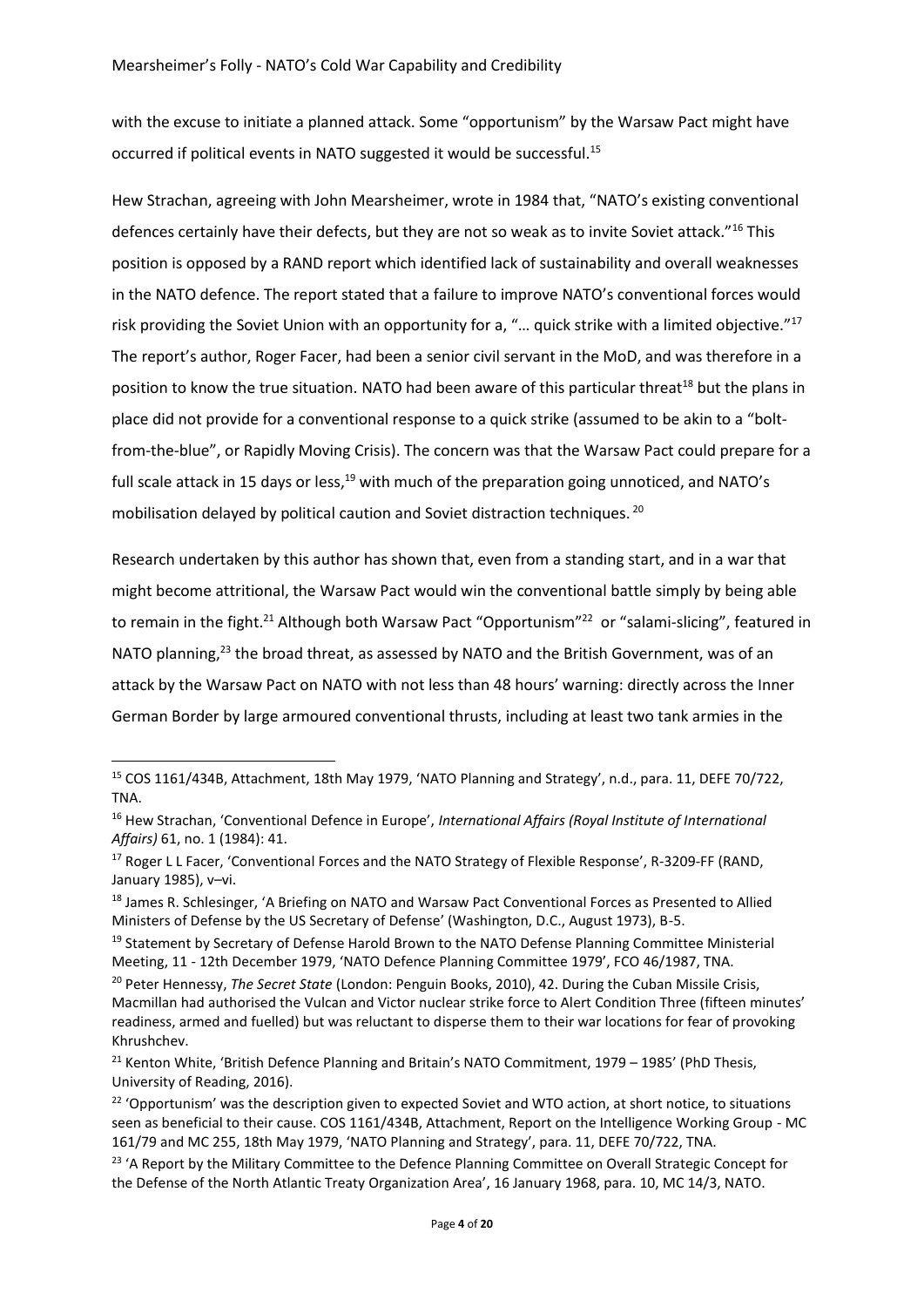$1(BR)$  Corps sector:<sup>24</sup> air attacks on all NATO members; and denial by the Soviet Navy of NATO maritime freedoms.<sup>25</sup> The Chiefs of Staff Committee acknowledged in 1980 that the improving Warsaw Pact navy and air forces were particularly, "… better equipped and more adventurous now than they have ever been; their capability representing a formidable instrument for the exploitation of air power."<sup>26</sup> The scale of the changes in equipment levels was illustrated by the intelligence evaluation of Warsaw Pact aircraft production, which every six months was supposed to exceed the entire front line strength of the RAF.<sup>27</sup> Improvements in tank development - for example the deployment of the T64 and T80 $^{28}$  – and anti-aircraft defence – the new range of surface-to-air missiles (SAM) and anti-aircraft artillery (AAA) – meant that the forces deployed in Eastern Europe were not only quantitatively superior to NATO, but approaching qualitative parity as well.<sup>29</sup>

#### **Capability**

**.** 

Mearsheimer is vague on "capability." Are capability and credibility the same thing? There is a difference between credible deterrence and credible defence. One might deter, but not be capable of fighting a real war. This was certainly the situation with NATO's conventional defence from the adoption of Flexible Response in 1967. Deterrence requires the appearance of credibility,<sup>30</sup> whereas defence must consist of workable strategy, doctrine and tactics: credible defence must be sustainable through sufficient forces, equipment and supplies to stop the enemy achieving its objective. Lieutenant Colonel Professor Asa Clark characterised this as the difference between minimum deterrence and warfighting deterrence.<sup>31</sup> The assessment of the levels required for credibility are different depending on whether one is considering deterrence (minimum deterrence) alone or deterrence *and* defence (warfighting deterrence). Conventional defence will inevitably

<sup>&</sup>lt;sup>24</sup> 'The Counterstroke Future Battlefield Study', DOAE Note 663/202 (DOAE, 31 August 1983), DEFE 48/1077, TNA.

<sup>&</sup>lt;sup>25</sup> Annex to MO 15/3, 'The Growth of Soviet Military Power', 16th January 1978, 'JIC Assessment of Soviet Threat', PREM 16/2259, TNA.

<sup>&</sup>lt;sup>26</sup> COS 1146/434B, Attachment, Memorandum to the Chiefs of the Defence Staff from J Duxbury, 15th May 1980, 'NATO Planning and Strategy', 9, DEFE 70/722, TNA.

<sup>&</sup>lt;sup>27</sup> MO 15/3, Annex, Chiefs of Staff report, The Growth of Soviet Military Power, 23rd March 1977, 'JIC Assessment of Soviet Threat', para. 4, PREM 16/2259, TNA.

<sup>&</sup>lt;sup>28</sup> A development of the T-64, it was thought to be qualitatively very similar to the Chieftain and Abrams M1, Christopher F. Foss, *Jane's Main Battle Tanks* (London: Jane's Publishing, 1983), 78–79.

<sup>29</sup> Foss, *Jane's Main Battle Tanks*, 78.

<sup>30</sup> See the section on 'Rationality and Reason', Colin S. Gray, *Strategy and Defence Planning: Meeting the Challenge of Uncertainty* (Oxford: Oxford University Press, 2014), 52–57; See also Herman Kahn, *Thinking About the Unthinkable in the 1980s* (New York: Simon and Schuster, 1984), 37–38. Although Herman Kahn is writing about nuclear weapons, the intent and ability to use force is important in all aspects of deterrence.

<sup>31</sup> Asa A. Clark, 'Deterrence versus War Fighting', in *Conventional Deterrence* (Lexington, Mass: Lexington Books, 1984), 13–26.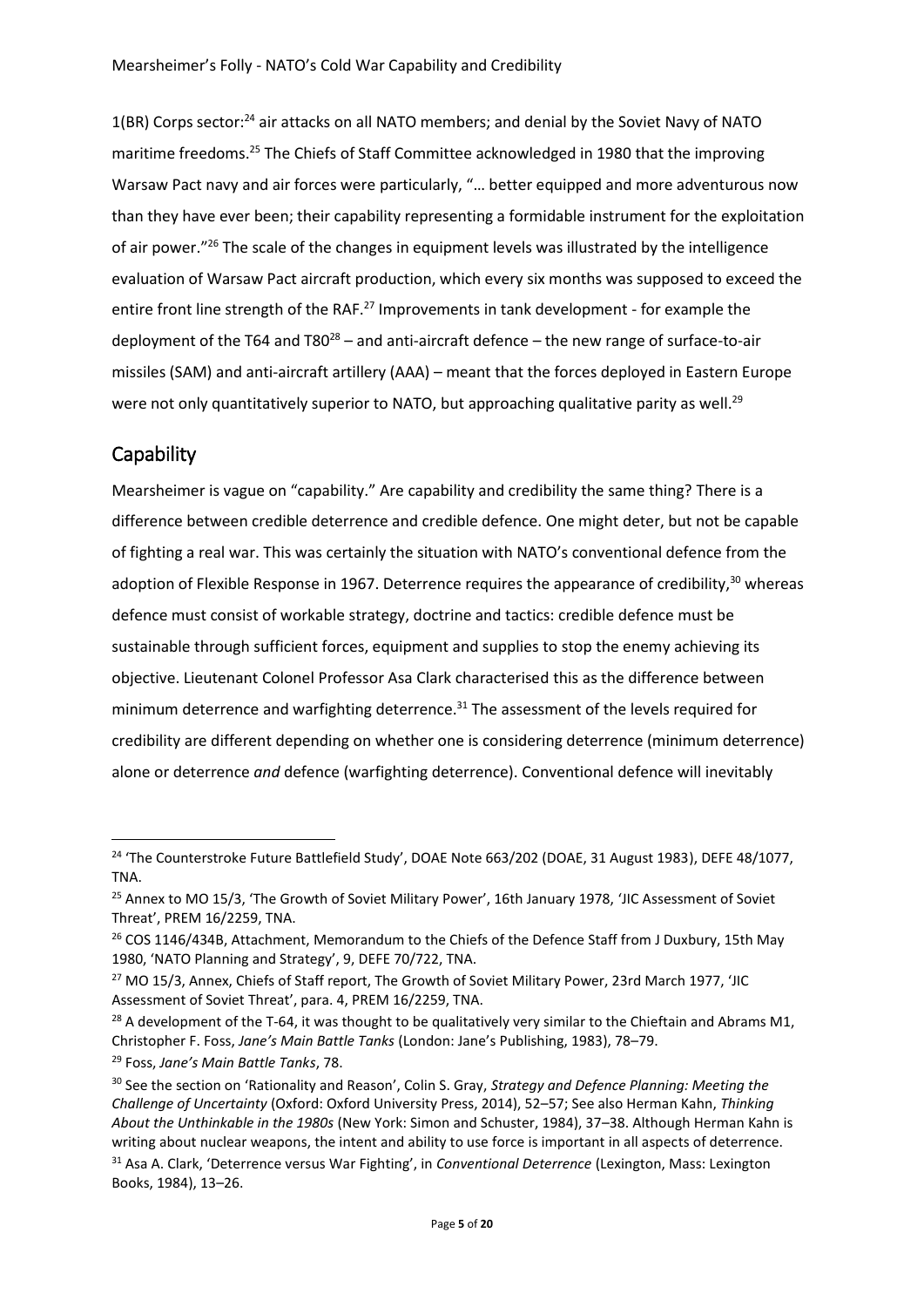require larger forces than minimum deterrence. Although never explicitly stated, NATO adopted a minimum conventional deterrence posture.

How does one measure capability in military terms? Analysis of conventional capability has usually been a simple exercise in accounting, comparing the numbers of personnel, ships, aeroplanes and tanks and drawing conclusions. Usually done on a "NATO versus Warsaw Pact" basis rather than nationally, the comparison gives no indication of the capabilities of the supporting infrastructure to prosecute any hypothetical war.<sup>32</sup> Professor Stephen Biddle offers an alternative which is an interesting mathematical analysis of what he terms "modern-system war" which diverges from the normal bean-counting exercise.<sup>33</sup> There is no measurement for military capability other than the employment of that organisation in war. Only then will its true capability be seen. Furthermore, this misunderstanding of military capability seriously undermines Mearsheimer's view of Realism and military capability as a measurement of a state's power in international relations.

It is clear that by using Mearsheimer's simplistic analysis of capability the Argentinians should have beaten the British forces in Falklands. Equally, as Iraq had shown itself a capable enemy against Iran, the Iraqi defences in the First Gulf War of 1991 should have been much tougher to crack by the coalition. Capability measurement was significantly off the mark.<sup>34</sup>

#### Mobilisation

1

Mearsheimer dismissed the idea that the Warsaw Pact forces were capable of a standing start attack. The relative speeds of mobilisation by either side were cause for concern by Western planners, and this concern was recognised in their planning.<sup>35</sup> Many of the scenarios for simulation were referred to by the respective mobilisation times for the Warsaw Pact and NATO forces. The initial mobilisation day was referred to as M-day, and the first day of combat as D-day. There were several scenarios and settings which are used throughout the Government and NATO documentation, referred to in the style 5/3 or 31/24. The first number refers to the number of days the Warsaw Pact would have to mobilise and prepare, and the second number refers to how much

<sup>&</sup>lt;sup>32</sup> Chalmers and Unterseher, 'Is There a Tank Gap?: Comparing NATO and Warsaw Pact Tank Fleets', *International Security*; Lawrence Freedman, 'British Foreign Policy to 1985. II: Britain's Contribution to NATO', *International Affairs (Royal Institute of International Affairs)* 54, no. 1 (1978): 30–47; Hugh Faringdon, *Confrontation: The Strategic Geography of NATO and the Warsaw Pact* (London: Routledge and Kegan Paul PLC, 1986); Mearsheimer, 'Why the Soviets Can't Win Quickly in Central Europe', *International Security*.

<sup>33</sup> Stephen D. Biddle, *Military Power: Explaining Victory and Defeat in Modern Battle* (Princeton, N.J: Princeton University Press, 2004).

<sup>34</sup> Biddle, *Military Power: Explaining Victory and Defeat in Modern Battle*, chap. 7.

<sup>&</sup>lt;sup>35</sup> MO 15/3, The growth of Soviet military power, 23rd March 1977, 'JIC Assessment of Soviet Threat', para. 23, PREM 16/2259, TNA.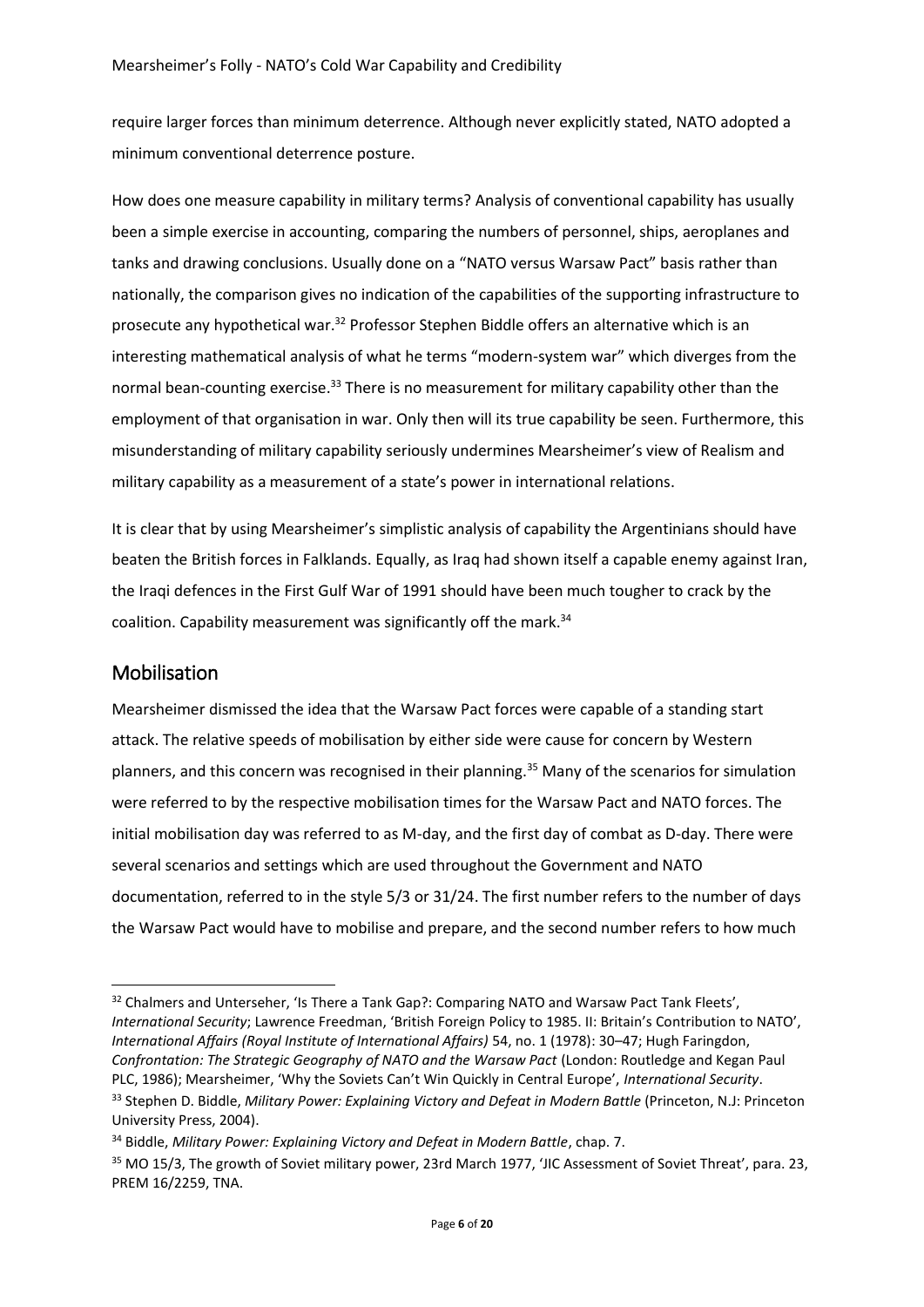time NATO would have. There was a delay between the Warsaw Pact mobilising and NATO confirming mobilisation had occurred. The Government War Book states, "For planning purposes, it is assumed the most likely period of warning of hostilities would be 1-2 weeks  $\ldots$ <sup>36</sup> but plans used by both the Government generally, and MoD in particular, used a longer period of warning thus enabling full mobilisation.<sup>37</sup>

Rather than selecting the option of a delayed mobilisation of NATO, Mearsheimer chooses a similar type of scenario that most NATO exercises are predicated on: the Warsaw Pact mobilisation is followed by NATO with little or no delay. This conveniently allows full mobilisation of all available forces. This is recognisably similar to the WINTEX<sup>38</sup> timescales and the 31/24 scenario where the Warsaw Pact mobilise for 31 days an NATO for 24.<sup>39</sup> This particular scenario provides NATO with the greatest opportunity for full mobilisation, and, more importantly, full deployment.<sup>40</sup> The drawback with this scenario is its failure to recognise the capability of the Soviets successfully to employ distraction methods to keep the Western countries guessing their intentions right up to the point of invasion.<sup>41</sup> Mearsheimer states, "…there is little doubt that NATO would detect a full-scale Pact mobilization almost immediately."<sup>42</sup> However, little or no warning came from the Western Intelligence Agencies before the Soviet invasion of Afghanistan, who concluded before the invasion that, "We have not seen indications that the Soviets are at the moment preparing ground forces for large-scale military intervention …"<sup>43</sup> Additionally, a US Presidential Inquiry in to the war scare in 1983 showed that clear Warsaw Pact military preparations had been missed: "The Soviet air force standdown had been in effect for nearly a week before fully armed MIG-23 aircraft were noted on

<sup>36</sup> 'Cabinet Office War Book, Volume 2', 1980, 1, CAB 175/31, TNA.

<sup>&</sup>lt;sup>37</sup> Exercises used a build up over several months, with four weeks between NATO putting the armed forces on alert and the outbreak of war. 'WINTEX-CIMEX 83 Committees', 1983, CAB 130/1249, TNA; 'Exercise Square Leg; Armed Forces Command and Control for Home Defence', 1981, HO 322/950 - 951, TNA.

<sup>&</sup>lt;sup>38</sup> WINTEX-CIMEX was a Command Post Exercise (CPX) intended to simulate NATO's response to a worsening international crisis. The title comprises 'Winter Exercise – Civil/Military Exercise' and were performed biennially. It did not involve the deployment of troops.

<sup>&</sup>lt;sup>39</sup> For example, see E W Lawrence, P M Sutcliffe, and Squadron Leader R Miller, 'Maritime Operational Scenarios for Use in DOAE Studies' (DOAE, December 1977), DEFE 48/980, TNA; 'Crusader 80, Part A', n.d., FCO 46/2446, TNA; 'NATO Exercise LIONHEART 84', n.d., FCO 46/3059, TNA; 'WINTEX-CIMEX 83 Committees', CAB 130/1249, TNA.

<sup>&</sup>lt;sup>40</sup> The clear drawbacks of basing policy creation on the 'best-case' scenario are discussed in Kenton White, 'Britain's Defence Fallacy and NATO', *British Army Review*, no. 167 (Summer 2016): 38–49.

<sup>41</sup> MISC 93(83) 1, WINTEX-CIMEX 83 Pre-exercise information, Annex A, JIC assessment, 'WINTEX-CIMEX 83 Committees', para. 4, CAB 130/1249, TNA.

<sup>42</sup> Mearsheimer, 'Why the Soviets Can't Win Quickly in Central Europe', 39, *International Security*.

<sup>43</sup> National Intelligence Officer, 'Soviet Options in Afghanistan', Interagency Intelligence Memorandum (Director of Central Intelligence, 28 September 1979), 1.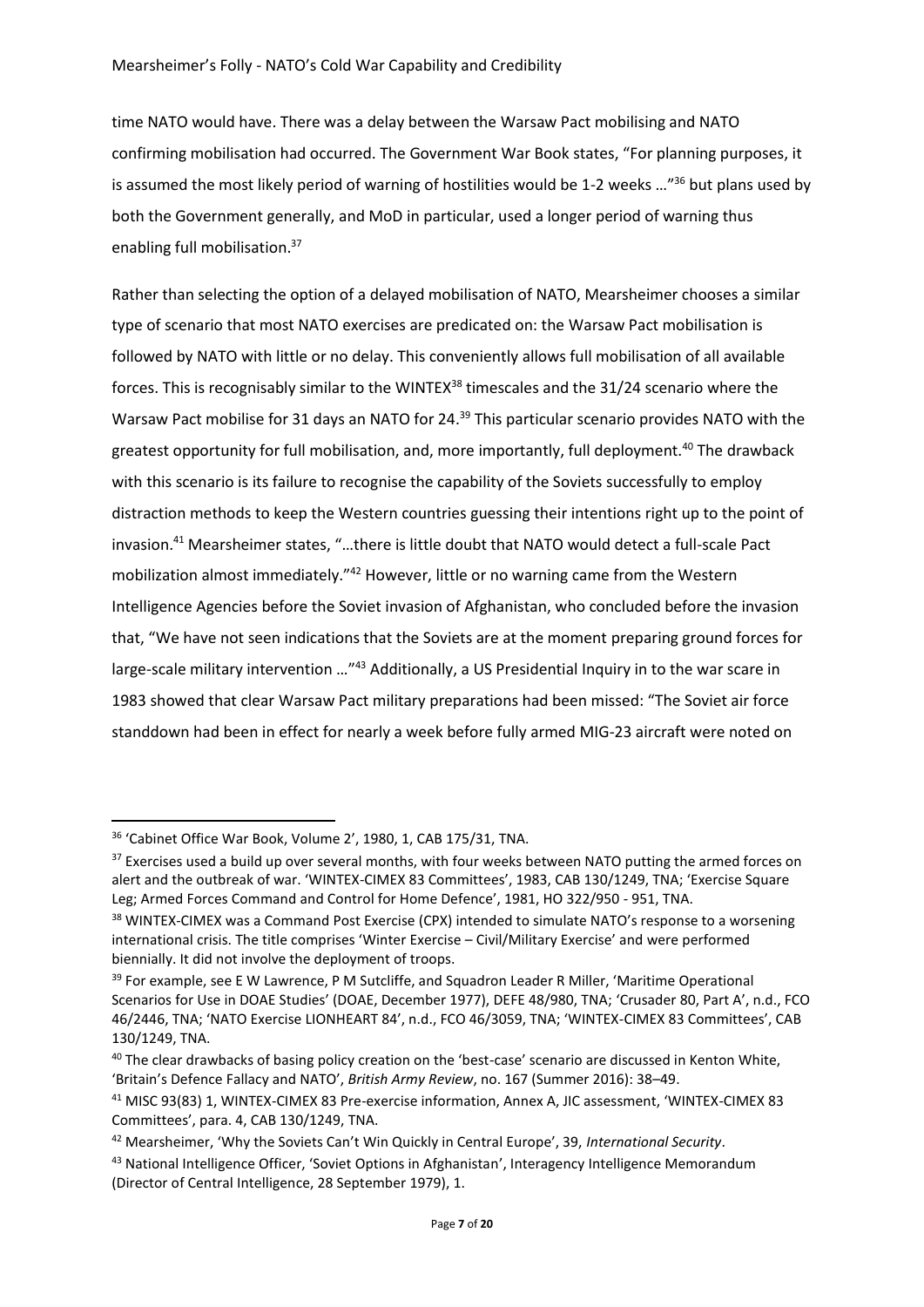air defense alert in East Germany."<sup>44</sup> Western intelligence seemed to have a problem identifying Soviet and Warsaw Pact mobilisations and preparations for war, and it is certainly possible that extensive mobilisation by the Warsaw Pact was feasible without NATO becoming aware enough to ask for the political decision to mobilise.

He also assumes, wrongly as the facts show, that NATO mobilisation would occur smoothly and quickly. Sufficient warning was crucial to enable timely mobilisation of the Armed Forces. According to the Chiefs of Staff in 1978, mobilisation of the reserves would take, "… between 15-20 days …"<sup>45</sup> but this relied on several days' warning time prior to mobilisation. In contrast to this upbeat appraisal, the units required to react most speedily give a different timescale. The Commandos were supposed to be available to respond rapidly to a sudden crisis. The Government War Book recognised that, "With no warning time or prior implementation of Transition to War Measures it is clear that it would take up to a fortnight to bring Commando Forces to a full war footing."<sup>46</sup> NATO responses to aggression would be slow initially, allowing for mobilisation to take effect.

Herein lie the main problems: firstly, knowledge of how quickly troops can or cannot be deployed was essential to be able to develop plans: secondly, without stores and ammunition they could not fight; without logistic support they would not have ammunition. When so much of the planning involved the use of non-regular troops, timing and warning were crucial. According to the Government War Book, the plans to provide logistic support to British forces in continental Europe would take nearly four weeks, "… dependent on mobilisation and requisitioning powers …"<sup>47</sup>

The timescales for mobilisation and deployment had not changed from those of the late 1970s, but the exercises to test them became more media focussed than before. For Exercise Lionheart in 1984 the 8,500 men of 1<sup>st</sup> Infantry Brigade, a regular formation, embarked at Marchwood military port, near Southampton, and arrived 36 hours later at Esbjerg, Jutland.<sup>48</sup> An exercise such as this was good publicity, showing the troops streaming onto and off RORO ferries at ports in England and Denmark.<sup>49</sup> No mention was made of either the lack of enemy interdiction, or the reliance on civilian

<sup>44</sup> 'The Soviet "War Scare"' (President's Foreign Intelligence Advisory Board, 15 February 1990), 8, George H W Bush Presidential Library.

<sup>45</sup> MO 15/3, Annex A, 16th January 1978, 'Defence against the Soviet Threat to the United Kingdom', n.d., 2, PREM 16/1563, TNA.

<sup>46</sup> TO.2119/431/80, Annex A, 'Ministry of Defence (MOD) War Book', n.d., 8, DEFE 24/1418, TNA.

<sup>47</sup> Measure 3.39, 'Government War Book, Volume 1' (Cabinet Office, 1985), CAB 175/53, TNA.

<sup>48</sup> David C. Isby and Charles Kamps Jr, *Armies of NATO's Central Front* (London: Jane's, 1985), 305.

<sup>49</sup> *Exercise Lionheart Days 1 - 10*, VHS, Exercise Lionheart 84 (Ministry of Defence, 1984); Drew Middleton, 'British Start War Games on the Continent', *The New York Times*, 18 September 1984, US edition.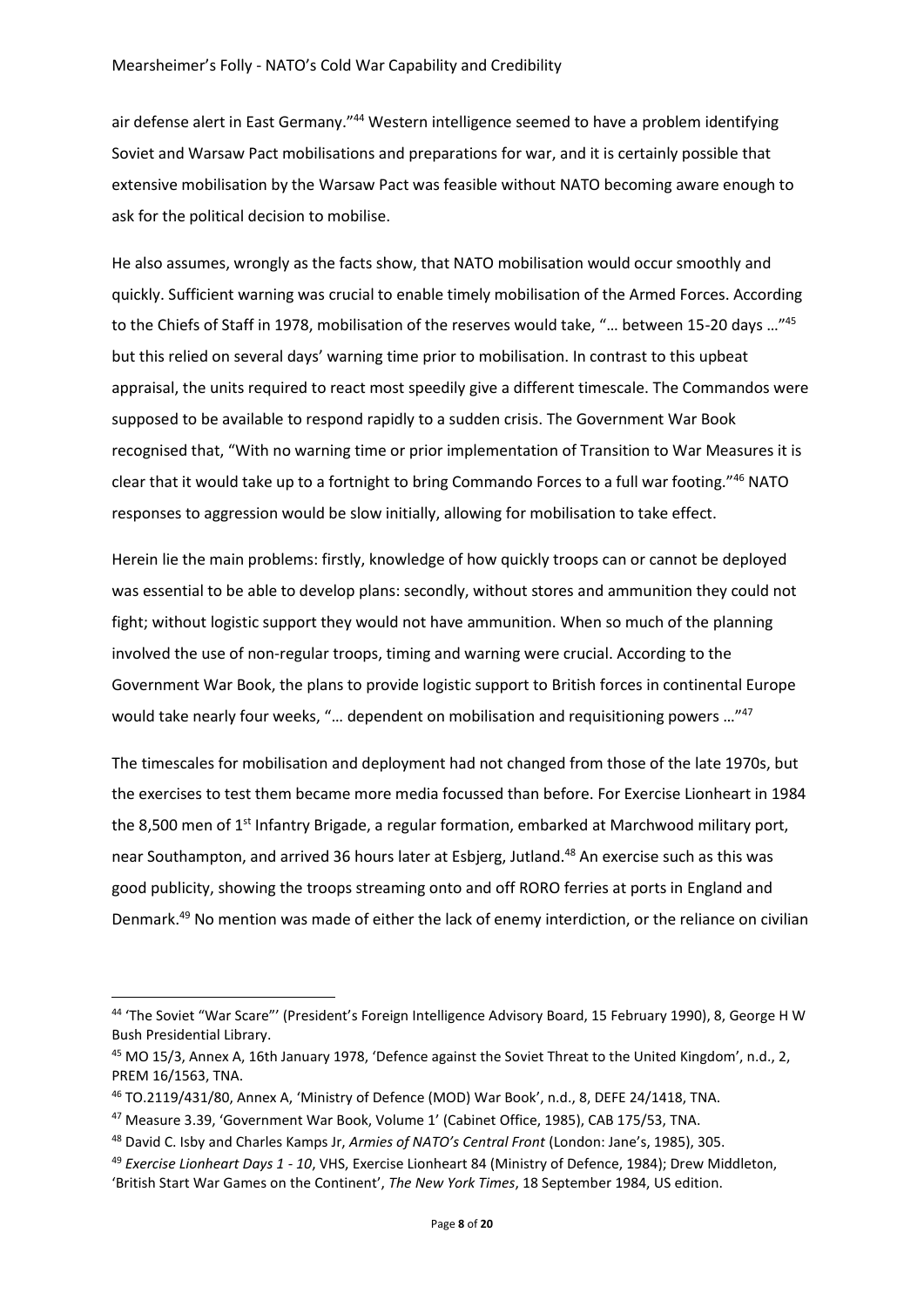equipment, especially dock facilities. This coverage also conveniently avoided mentioning the missing logistical troops, all reservists.

Transport for the mobilisation of some units might have proved troublesome, depending on the timing. According to Colonel Hellberg, in 1982, when the Commando Brigade was mobilised for the Falklands, "… British Rail were unable to reposition their rolling stock in time to meet any of the deadlines ..." because a weekend was approaching.<sup>50</sup> The Brigade had to rely instead on hastily arranged road transport to move its supplies. In a full mobilisation, the movement of ammunition by road and rail would be made easier by a relaxation of the laws preventing explosives being transported, but there would have been a hugely increased demand for that rolling stock.<sup>51</sup> Protection of that rolling stock, and the transport infrastructure generally, would pose many problems if war were to break out.

# Operations and Deployments

**.** 

Basic assumptions made by Mearsheimer regarding force deployment, doctrine and tactics were flawed. NATO cannot deploy its "… 30 brigades along the front in the traditional 'two brigades up, one back' configuration."<sup>52</sup> In the Belgian sector, there were two small divisions deployed, and the same in the Dutch sector. The Dutch were reluctant to deploy troops forward in peacetime for financial reasons, so unless there was enough warning the mobilisation and deployment of these brigades remained in question.<sup>53</sup>

Mearsheimer's diagram representing the "Initial Distribution of NATO Divisions" shows the sectors as having all their divisions "up" in the forward defence line, and all equally capable.<sup>54</sup> Using the British sector as an example it is shown with four divisions in the battle-line. In reality, at least one of 1(BR) Corps' divisions is allocated to rear-area defence, some 100km behind the front line and predominantly filled by reservists  $(2^{nd}$  Infantry Division).<sup>55</sup> This division was not equipped with the same level of anti-tank capability or protection available to the Armoured Divisions. The 3<sup>rd</sup> Armoured Division is held in reserve to counter-attack any penetration of the main line, in

<sup>50</sup> Colonel IJ Hellberg, 'An Experience with the Commando Logistic Regiment Royal Marines', in *The Falklands Conflict Twenty Years on: Lessons for the Future*, Sandhurst Conference Series (Abingdon: Frank Cass, 2005), 110.

<sup>&</sup>lt;sup>51</sup> To Authorise the Easing of Restrictions for the Conveyance of Military Explosives Through United Kingdom Ports, Measure 3.43, 'Government War Book, Volume 1', CAB 175/53, TNA.

<sup>52</sup> Mearsheimer, 'Why the Soviets Can't Win Quickly in Central Europe', 27, *International Security*.

<sup>53</sup> 'NATO Short Term Initiatives' (MOD, 1978), DEFE 11/811, TNA, D/DS6/7/107/1, Briefing notes for Secretary of State for Defence, Visit to the UK by Netherlands Defence Minister, 26th January 1978.

<sup>54</sup> Mearsheimer, 'Why the Soviets Can't Win Quickly in Central Europe', fig. 2, *International Security*.

<sup>55</sup> Isby and Kamps Jr, *Armies of NATO's Central Front*, 269.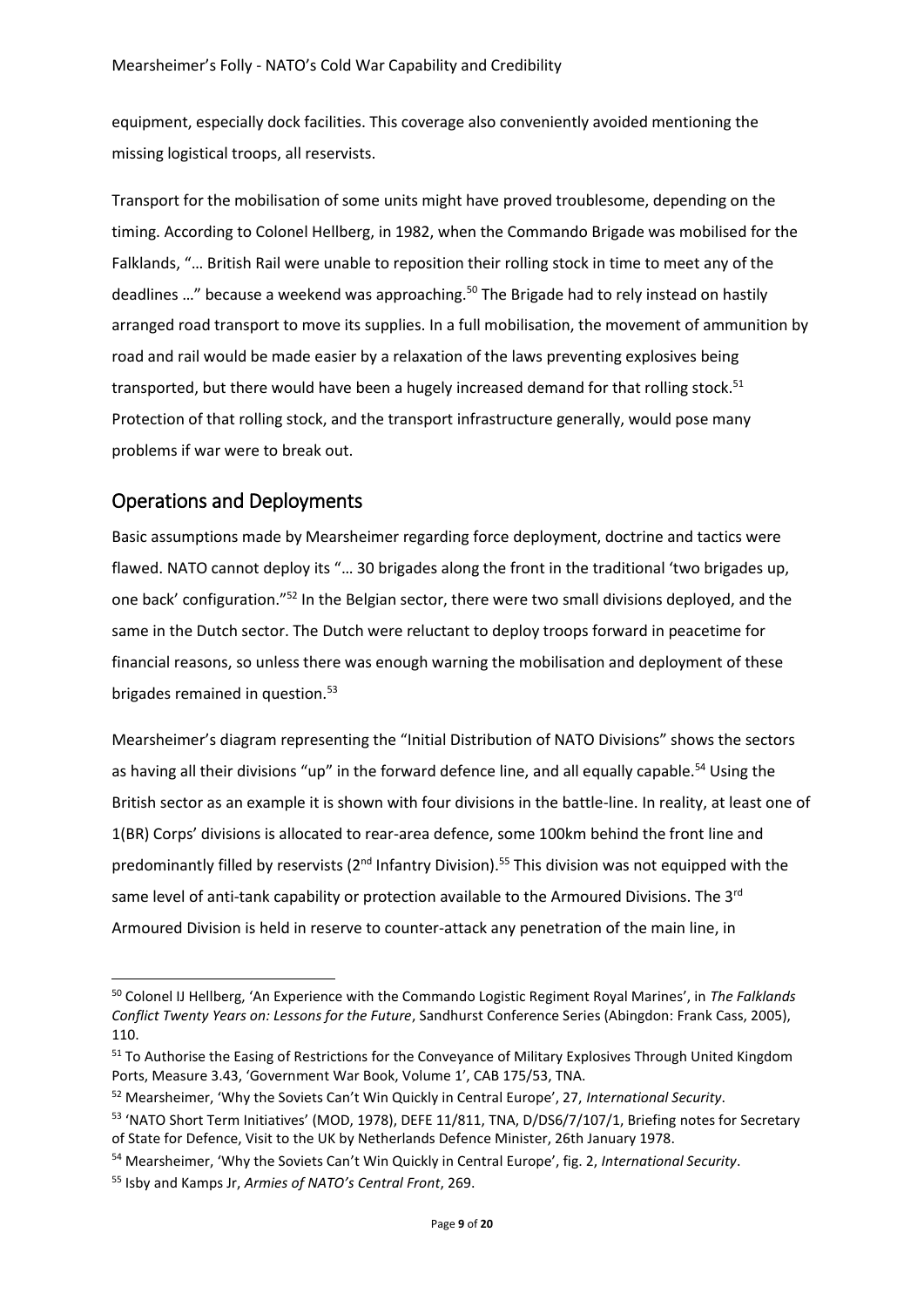accordance with the doctrine of the "Counterstroke". The Counterstroke, " … is a counter attack with the specific aim of destroying enemy forces which are on the move ..."<sup>56</sup>, an approach which relied upon mobile forces identifying and attacking weaknesses in the enemy advance, at short notice and using reserves specifically kept for this purpose. It relied upon mobility in a fluid battle, highly trained troops, good communications between the units involved, and flexible command. General Bagnall's development of the British Army doctrine in the 1970s and 1980s promoted this use of mobile defence and manoeuvre rather than the previous static, attritional defence.<sup>57</sup> General Sir Nigel Bagnall was commander 1<sup>st</sup> British Corps in Germany, and then of NATO Northern Army Group, and proposed the doctrine of the "Counterstroke" to thwart the mobile Soviet attacks. According to the DOAE, there would be, "… a greater emphasis on offensive action …"<sup>58</sup> This "Counterstroke" doctrine was further refined by General Farndale who succeeded Bagnall as GOC Northern Army Group (NORTHAG).

This then leaves two divisions "up", less their forward battle groups and reconnaissance units, defending the 65km front in the British sector. These are the 1<sup>st</sup> and 4<sup>th</sup> Armoured Divisions which were intended to fight the initial high intensity battles against the Warsaw Pact forces. These consisted of four brigades (sometimes three, depending on which White Paper was the latest).

Furthermore, many units permanently stationed in BAOR were kept under strength, and the cadre companies and units were to be brought up to strength during a crisis by the mobilisation of regular reservists using the Individual Reinforcement Plan. These personnel were for the reinforcement of units categorised as "A1", the highest state of preparedness. As such, the reinforcements were expected to be with their units no later than 48 hours after being called up. <sup>59</sup> The Individual Reinforcement Plan intended that those 'A1' categorised units would receive their reinforcements within 48 hours of mobilisation. As part of this process, newly released reservists, presumably more experienced with current training, would be prioritised for allocation to Germany.<sup>60</sup>

From the analysis of the wargames, and the timescales involved in mobilising and transporting the reinforcements to the continent, it was possible that the Armed Forces would face a similar problem

<sup>56</sup> Annex C to Section 2, 'BATUS Training Report, 1981' (MoD, 1981), 2C–1, MoD.

<sup>57</sup> Colin McInnes, *Hot War, Cold War: The British Army's Way in Warfare, 1945-95* (London ; Washington, DC: Brassey's, 1996), 60–68; See also Wyn Rees, 'Preserving the Security of Europe', in *Britain and Defence, 1945 - 2000. A Policy Re-Evaluation* (Pearsons Education Limited, 2001), 60.

<sup>58</sup> 'The Counterstroke Future Battlefield Study', para. 2, DOAE Note 663/202, DEFE 48/1077, TNA.

<sup>&</sup>lt;sup>59</sup> DP 14/81, Annex A, Appendix 5, Serial 3A4(2) EL49, NATO Force Goals 1981-1986 and Long Term Defence Programme, 6th October 1981, 'NATO Long Term Defence Planning', 1981, FCO 46/2586, TNA.

<sup>&</sup>lt;sup>60</sup> DP 14/81, Appendix 5 to Annex A, NATO Force Goals 1981 - 1986 and Long Term Defence Programme, 6th October 1981, 'NATO Long Term Defence Planning', 5, FCO 46/2586, TNA.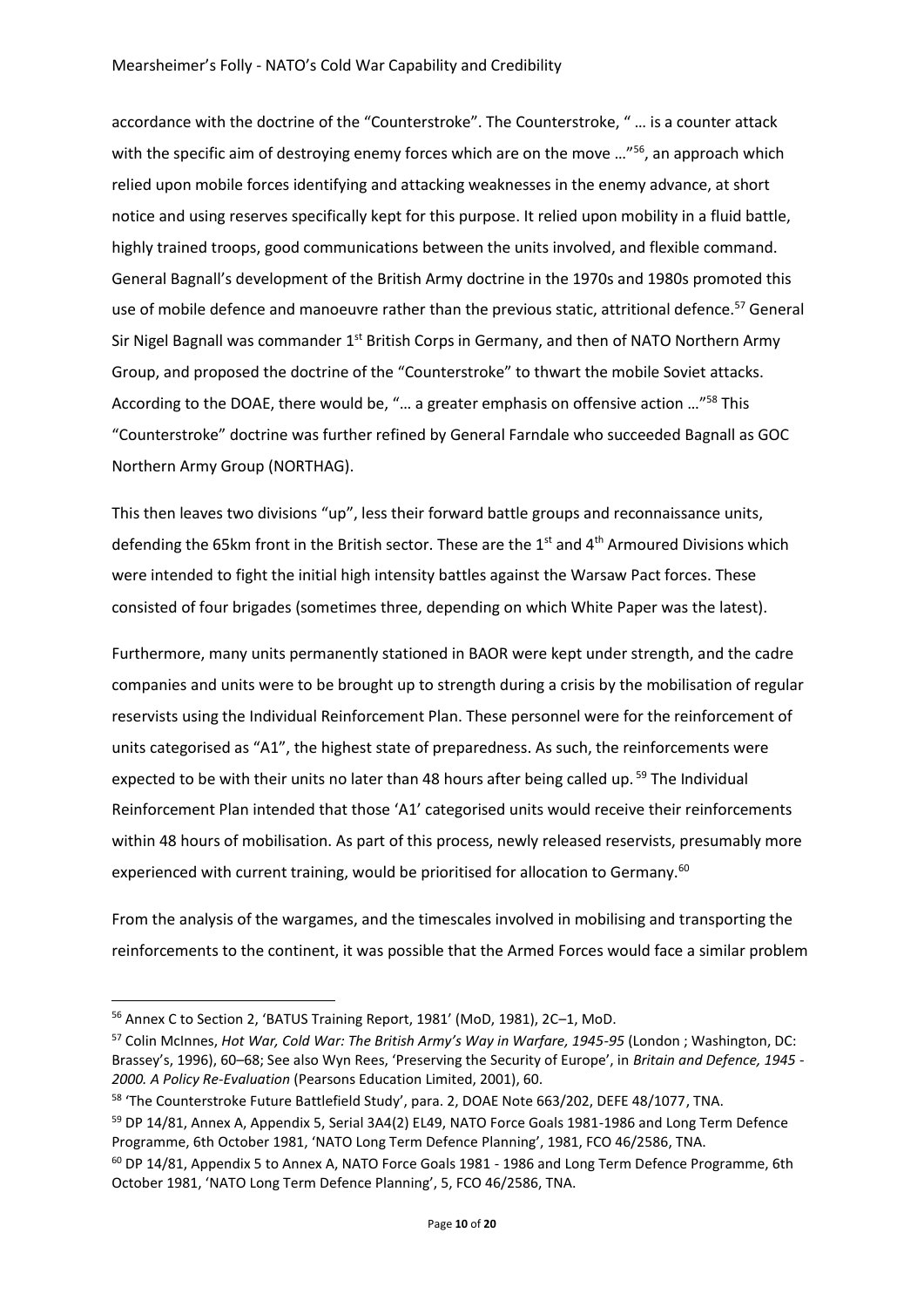to that of the BEF in 1940 during the retreat to Dunkirk:<sup>61</sup> had a breakthrough of the front line been created, the rear area troops would have been ill equipped to stop it.<sup>62</sup> In BAOR, some non-front-line units were equipped with Saxon armoured personnel carriers (the armour of which was supposed to be proof against only small calibre weapons), and yet others only had lorries. Rear-area troops, such as the 2nd Infantry Division, were poorly equipped to fight a mechanised, fast moving enemy, having reduced numbers of anti-armour and other heavy weapons, as well as limited mobility.

#### Sustainability

 $\overline{\phantom{a}}$ 

Mearsheimer stated that NATO had, "… the wherewithal to deny the Soviets a quick victory and then to turn the conflict into a lengthy war of attrition …"<sup>63</sup> In fact, the sustainability of NATO's conventional defences, certainly in Northern Army Group (NORTHAG), was inconsistent with his viewpoint. Critical to the sustainability of the defence of NATO were levels of war reserves, and their maintenance and availability. The situation at that time was summed up in a memorandum to the Minister of State for Defence:

> "Among the most serious shortfalls are Army air defence and anti-tank missiles (Blowpipe, Rapier, Swingfire, Milan, Tow) and [RAF] air-to-air missiles (Sidewinder, Sparrow, MRAAM). [Based on the latest plans] stocks of Blowpipe by 1980 will be sufficient for less than 5 days at intensive rates and stocks of Rapier, only 2 days. [Similarly] 5 days' stocks of Milan will not be accumulated until 1987/88 and of Swingfire until 1984/85. Heavy ammunition is also in short supply, for example Chieftain APDS (3 days' stocks by 1980) [Armour Piercing Discarding Sabot], 155mm shells for FM70 [Artillery piece] (2½ days' in 1980) and 51mm Mortar ammunition (3½ days by 1980)."<sup>64</sup>

The Chiefs of Staff advised the Government in 1981 that, "… BAOR did not have the capability to sustain conventional warfare in the Central Region for more than four days …" <sup>65</sup> The indications were that vital stock such as anti-tank missiles and tank rounds would be used up within three days.

<sup>61</sup> Hugh Sebag-Montefiore, *Dunkirk: Fight to the Last Man* (London: Viking, 2006), 377–465.

<sup>62</sup> Sebag-Montefiore, *Dunkirk: Fight to the Last Man*, 132–33. Like the 2nd Infantry Division in BAOR, the reararea troops during the fighting in Belgium and Northern France in 1940 were not equipped to the same levels as the 'fighting battalions'. They lacked artillery and anti-tank and anti-aircraft capability.

<sup>63</sup> Mearsheimer, 'Why the Soviets Can't Win Quickly in Central Europe', 4, *International Security*.

 $64$  D/MIN/JG/7/11, Annex A, Memorandum to the Minister of State for Defence from the Private Secretary, 21st December 1977, Ministry of Defence, 'War Reserve Stocks', n.d., DEFE 13/1059, TNA.

<sup>65</sup> VCDS(P&L) 203, Draft of Memorandum to the Secretary of State for Defence from VCDS(P&L), 1981, Holding of War Reserves, 'NATO Logistics Policy General UK Logistics Assumptions', n.d., para. 4, DEFE 25/432, TNA.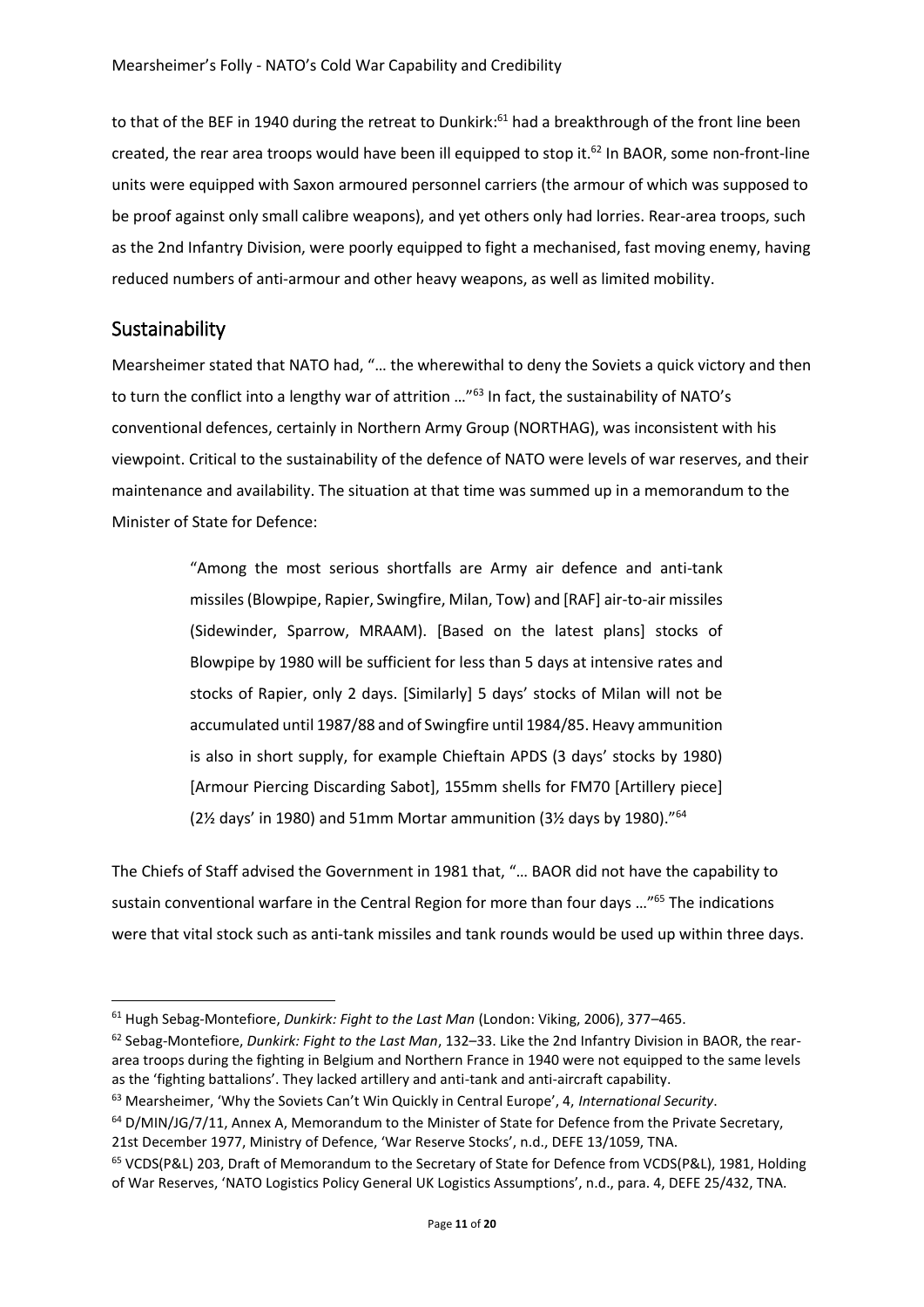Because of this lack of reserve stocks, in the event of a drawn out war in which nuclear weapons were not used, NATO could suffer defeat through attrition alone. The war reserves of ammunition, if not fuel, equipment, vehicles and personnel, would be used up within the first few days of a war. The concept of a longer war was discussed in NATO, but not given significant weight.<sup>66</sup> This lack of sustainability reached through all the Armed Services, and was threatened by additional cuts to the stocks. The Vice Chairman of the Defence Staff wrote in 1981;

> "… BAOR does not have the capability to sustain conventional warfare for more than 4 days without resort to nuclear weapons. I am … dismayed to see that … rather than enhancing our logistic posture the Army are proposing a reduction in B vehicles and spares, in order to reach baseline targets. An even more serious prospect is that in order to reach second-line targets both the RN and Army would have to make swingeing cuts in stock levels of key items including Sidewinder missiles, the new tank gun round and rockets for the new multiple launch rocket system. I cannot believe this is right."<sup>67</sup>

Any idea of a sustainable deterrent force in Europe was undermined by these significant deficiencies in ammunition stocks, logistical handling, resupply and reinforcement. The Chiefs of the Defence Staff wrote to the Secretary of State for Defence in the following terms:

> "Present (and past) policies have thus dangerously lowered the nuclear threshold and represent (of necessity) a return to the 'trip-wire philosophy' of the early 1960s at a time when we no longer have strategic nuclear supremacy and possibly not even parity."<sup>68</sup>

The Sterling value of the shortfall of war reserves for the UK was not insignificant. The Armed Forces showed nearly a £1000m deficit (in 1979 prices) in stockpile requirements in 1980<sup>69</sup> and following the defence review of 1981, if the finances were to be provided as planned, the three services would

<sup>66</sup> DEF 062/24. Ministerial Guidance, 9th March 1979, 'NATO Ministerial Guidance', n.d., 2, FCO 46/1990, TNA. <sup>67</sup> VCDS(P&L) 203, Memorandum on the State of Logistics, from VCDS(P&L) to COS, 20th March 1981, 'NATO Logistics Policy General UK Logistics Assumptions', para. 3, DEFE 25/432, TNA.

<sup>&</sup>lt;sup>68</sup> The State of Logistics, Memo from CDS (draft) to the Secretary of State for Defence, April 1981, 'NATO Logistics Policy General UK Logistics Assumptions', DEFE 25/432, TNA.

<sup>69</sup> RN £308m, Army £392m, RAF £233m, in briefing draft from ACDS(P&L) to VCDS(P&L), 27th October 1981, 'NATO Logistics Policy General UK Logistics Assumptions', 1, DEFE 25/432, TNA.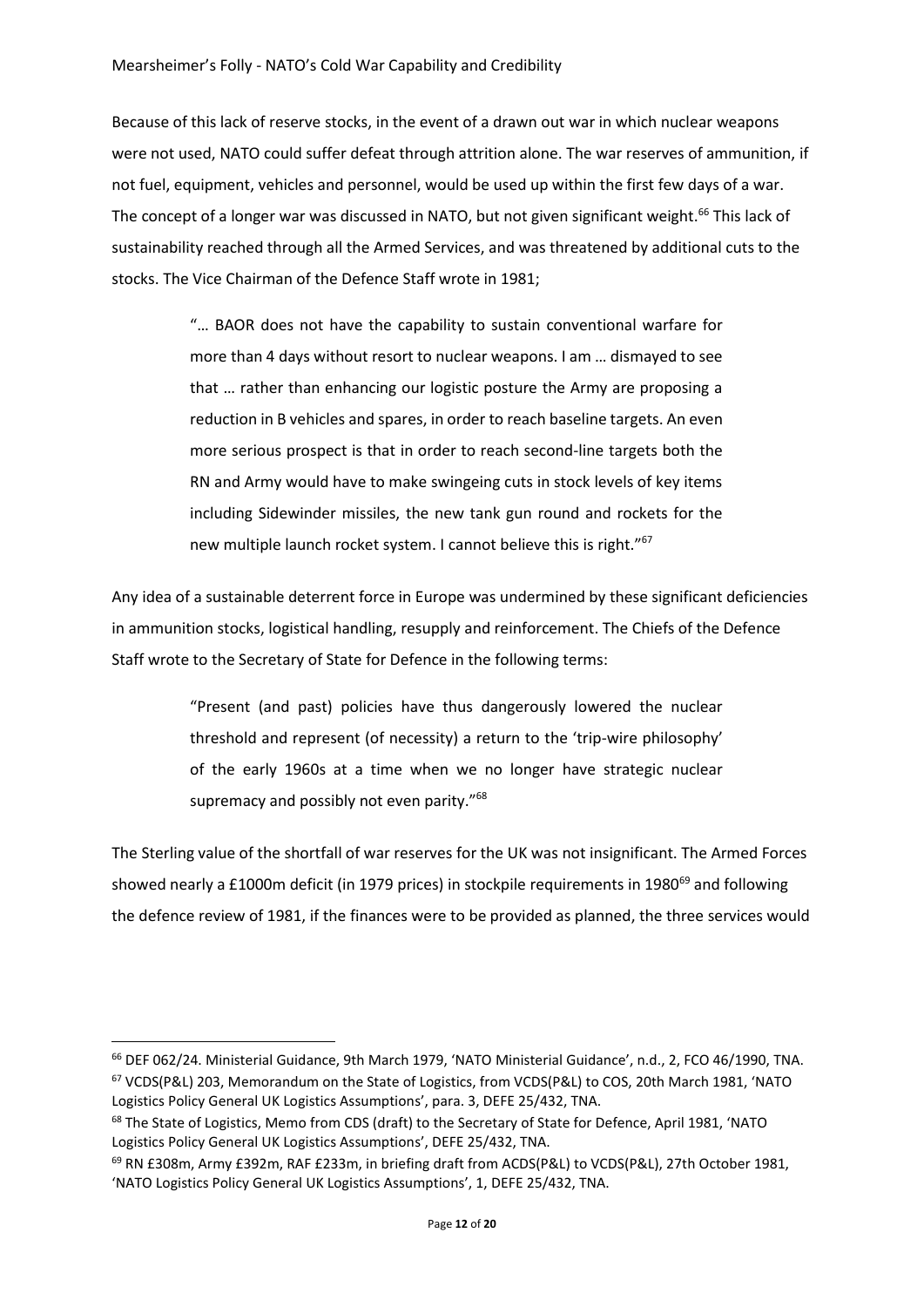take up to a decade to rectify the shortfall.<sup>70</sup> The projected cost alone of providing additional SWINGFIRE<sup>71</sup> war reserves was £201M (1978 value).

In 1981, General Bernard Rogers, Supreme Allied Commander Europe (SACEUR) wrote that,

"… Alliance capabilities today are clearly inadequate to meet the growing Warsaw Pact conventional threat. Instead of possessing the variety of capabilities which would truly translate into flexibility in response, NATO is left in a posture that in reality can only support a strategy more accurately labeled [sic] a 'delayed tripwire.' The amount of delay following a conventional Warsaw Pact attack before the tripwire would be activated and NATO would face resorting to the nuclear option would depend on such variables as length of warning time and the timeliness and appropriateness of decisions taken by political authorities."<sup>72</sup>

Intelligence and analysis from NATO suggested the Warsaw Pact forces were configured for a war of at least several weeks.<sup>73</sup> The Warsaw Pact had forward based war stocks providing two weeks' offensive support as well as ammunition and fuel stocks to fight a high intensity war for about two months. 74

# Warsaw Pact Tactics

**.** 

The idea that the Warsaw Pact would use "steamroller" tactics was criticised by Mearsheimer,<sup>75</sup> despite this being the approach anticipated by BAOR and NATO generally.<sup>76</sup> This is predicated on Mearsheimer's incorrect understanding of Blitzkrieg, and Soviet and Warsaw Pact implementation of their method of attack. Mearhseimer states in the footnote of page 12 that there has been no, "… systematic study of this military strategy."<sup>77</sup> Dr Ned Wilmott described Blitzkrieg as, "... a broad

 $70$  PAO 5/81, Expansion of Defence Industrial Capacity in a Time of Tension, Note by the ACDS(P&L), 2nd February 1981, 'NATO Logistics Policy General UK Logistics Assumptions', para. 1, DEFE 25/432, TNA; Speaking note, War Reserves and Stock Levels, ACDS(P&L), 27th October 1981, 'NATO Logistics Policy General UK Logistics Assumptions', 1, DEFE 25/432, TNA.

 $71$  SWINGFIRE was the name for the wire guided anti-tank missile system developed in Britain during the 1960s.

<sup>72</sup> Bernard W. Rogers, 'The Atlantic Alliance: Prescriptions for a Difficult Decade', *Foreign Affairs* 60, no. 5 (1982): 1152.

<sup>73</sup> Julian Thompson, *The Lifeblood of War: Logistics in Armed Conflict* (London: Brassey's, 1991), chap. 9.

<sup>74</sup> Ministry of Defence, 'Statement on the Defence Estimates 1989', Cmnd 675 (London: HMSO, 1989), 45.

<sup>75</sup> Mearsheimer, 'Why the Soviets Can't Win Quickly in Central Europe', 34, *International Security*.

 $76$  The expected WTO invasion is described as an 'echeloned pile driver'. Attachment, Memorandum from R Burns to Mr Figgis, 21st December 1978, 'British Army of the Rhine', 1978, para. 16, FCO 46/1735, TNA.

<sup>77</sup> Mearsheimer, 'Why the Soviets Can't Win Quickly in Central Europe', 12, *International Security*.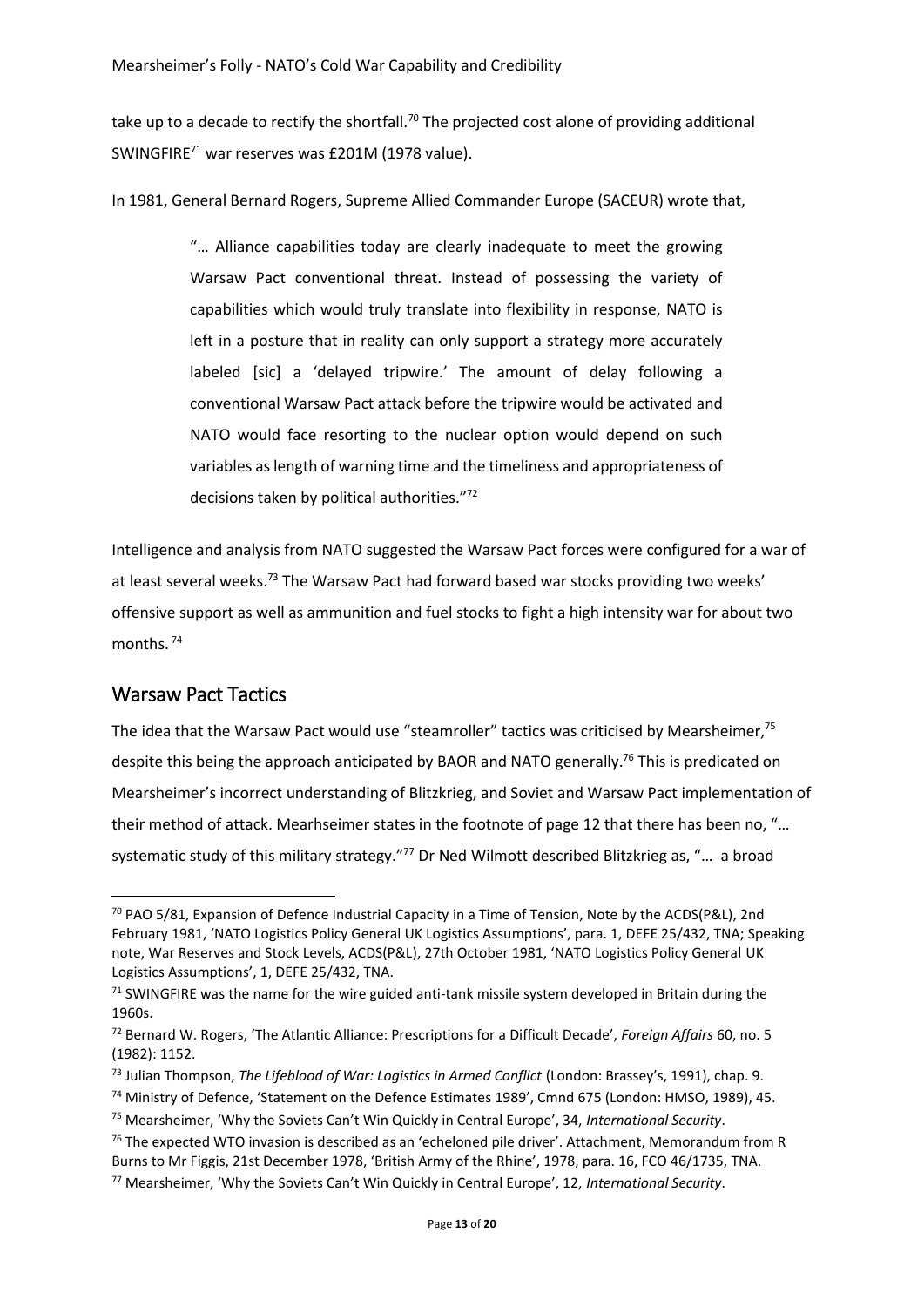frontal attack in order that the enemy front should be gripped, thereby ensuring that contact could not be broken … With the enemy's attention held, the main blow(s) would fall on a relatively narrow frontage by concentrated armour and motorized forces."<sup>78</sup> A NATO report from 1984 states that the Warsaw Pact forces are, "… organised and equipped to take the offensive right from the beginning of a conflict."<sup>79</sup>

Mearsheimer states that the Soviets did not have, "… a neatly packaged doctrine for fighting a conventional war."<sup>80</sup> But that is precisely what had been developed from the success of "deep battle" in World War Two. Soviet doctrine had always espoused speed and mass, and the latest iteration of this was the Operational Manoeuvre Group (OMG).<sup>81</sup> Intended to break into the rear areas of NATOs defences, this was of deep concern to NATO commanders. The US Army Field Manual on Soviet Operations and Tactics proposed the purpose of a Soviet attack was, "… to carry the battle swiftly and violently into the enemy rear."<sup>82</sup> This effect would be amplified if NATO units fought following the policy of "Forward Defence".<sup>83</sup> The direct threat to the forces in Europe was summed up in the Battle Notes for 1(BR) Corps: "Soviet military doctrine requires that offensive operations are mounted by a superiority of tanks, infantry and artillery … The primary aim of such operations will be the destruction of NATO's defensive capability …"<sup>84</sup> The doctrine relied on an attack making a quick breakthrough of the "crust" of NATO's "Forward Defence". The Soviet frontage for a division in attack formation, "… is normally 15 to 25 kilometres wide. This width could vary considerably with the situation."<sup>85</sup> Mearsheimer repeats the idea that Soviet forces would not be able to concentrate to achieve a marked local numerical superiority, but that they would be echeloned. Here he misunderstands the idea of echelonning in the attack. The forces do not pile up one behind the other, but are fed through regularly, so that the defenders have no let up to reorganise or redeploy.<sup>86</sup> In the US Field Manual FM100-2-1, an instance is cited of a World War Two Soviet *Corps* attacking across a front only seven kilometres wide achieving a 17-to-1 superiority in

1

<sup>78</sup> Ned Wilmott, *Strategy & Tactics of Land Warfare* (Secaucus, N.J.: Chartwell Books, 1979), 29.

<sup>79</sup> *NATO and the Warsaw Pact: Force Comparisons* (Brussels: NATO Information Service, 1984), para. 8.

<sup>80</sup> Mearsheimer, 'Why the Soviets Can't Win Quickly in Central Europe', 12, *International Security*.

<sup>81</sup> Andreĭ Afanasʹevich Kokoshin, *Soviet Strategic Thought, 1917-91*, CSIA Studies in International Security (Cambridge, Mass: The MIT Press, 1998), 177–80.

<sup>82</sup> US Department of the Army, 'The Soviet Army: Operations and Tactics', Field Manual (Washington, D.C.: Department of the Army, 16 July 1984), 2–10, FM 100-2-1.

<sup>83</sup> Colin McInnes, *NATO's Changing Strategic Agenda: The Conventional Defence of Central Europe* (London ; Boston: Unwin Hyman, 1990), 97.

<sup>84</sup> '1(BR) Corps Battle Notes' (BAOR HQ, 1981), 2-4–1.

<sup>85</sup> US Department of the Army, 'The Soviet Army: Operations and Tactics', 5-18, Field Manual, FM 100-2-1.

<sup>86</sup> Mearsheimer, 'Why the Soviets Can't Win Quickly in Central Europe', 29, *International Security*.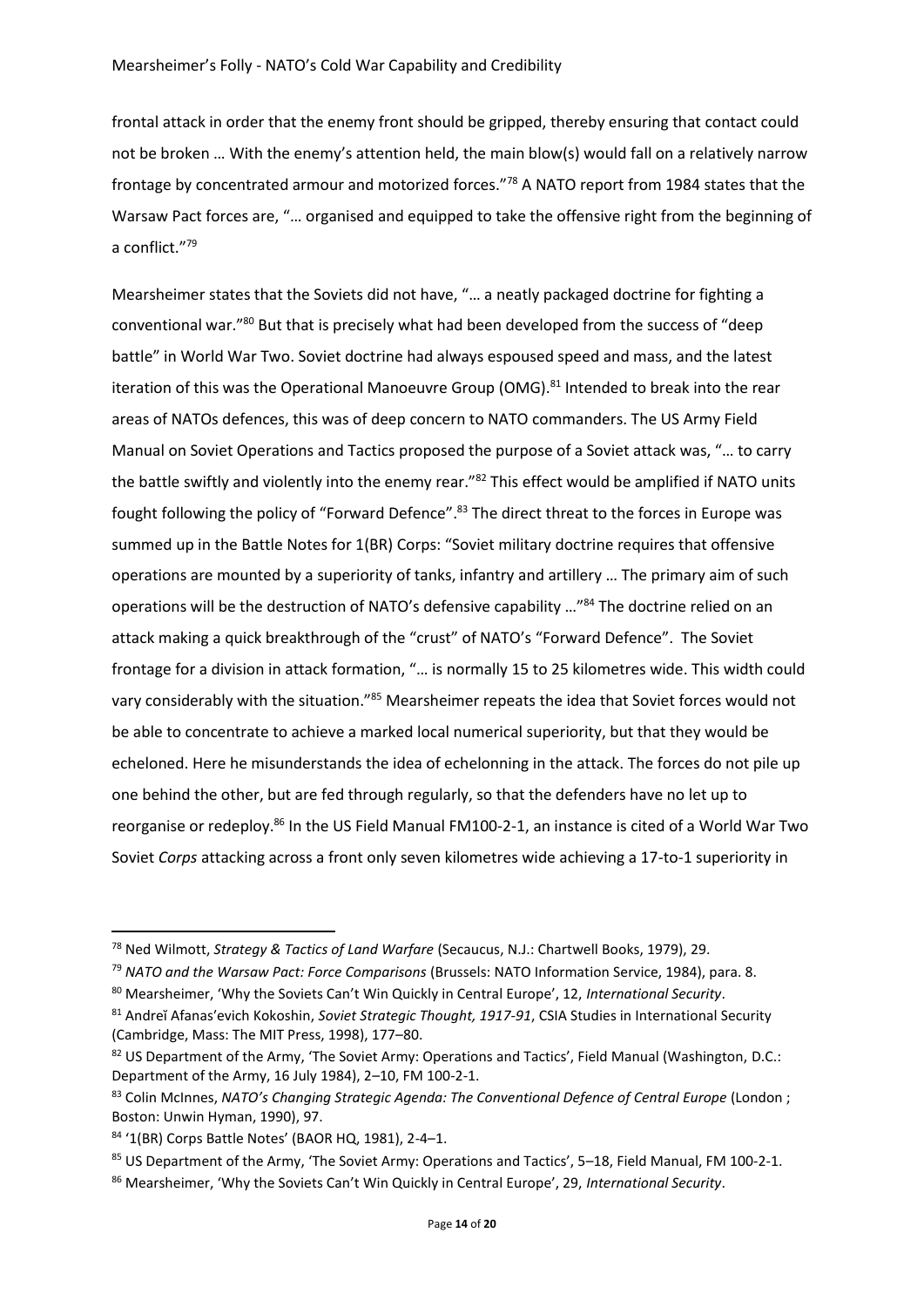tanks<sup>87</sup> which effectively invalidates Mearsheimer's "Force-to-Space Ratio" argument.<sup>88</sup> Furthermore, the US 1<sup>st</sup> Infantry Division breached the Iraqi defences in 1991 on a front of only 6 kilometres.<sup>89</sup> In contrast, in the main battle area of BAOR the British divisions which were "up" were expected to defend a frontage of 30-35 kilometres each. It would certainly have been feasible, had the Warsaw Pact forces wished to break through the British Corps front, to have achieve a greater than 3:1 superiority *at the point of attack*, normally assumed to be the minimum for success.

Furthermore, Mearsheimer's dismissal of armour heavy formations being detrimental to the Soviet ability to fight a mobile war is in direct contradiction to a CIA report on the uses of the Operational Manoeuvre Group. He comments that, "…Soviet divisions have become extremely heavy units … Past a certain point … there is an inverse relationship between the mass and velocity of an attacking force. As the size of the attacking force increases, the logistical problems as well as the command and control problems increase proportionately."<sup>90</sup> The CIA report describes a Front OMG as, " ... an armor-heavy [sic] formation varying in size from corps (two-divisions) to army (three or four divisions)."<sup>91</sup> It would also be capable of, " … a wider range of tasks, and designed to operate farther from friendly forces."<sup>92</sup> The Soviet doctrine placed emphasis on flexibility and less dependence on a long logistical tail for the OMGs.

Mearsheimer continues to confuse blitzkrieg and the Soviet way of war in World War Two, claiming that the Soviet forces, "… instead of relying on deep strategic penetrations … Soviet strategy called for wearing the German Army down by slowly pushing it back along a broad front."<sup>93</sup> The Red Army performed multiple penetration and encircling operations during the last years of the war, piercing the overstretched Axis defences and penetrating in depth. During the Cold War the Warsaw Pact planned to achieve local superiority to break through the NATO line in several places. This led Mearsheimer to another misunderstanding: that multipronged advances by the Warsaw Pact would be beneficial to NATO. Mearsheimer writes, "… it will, at best, end up pushing NATO back across a broad front …"<sup>94</sup> but he does not take into account the "holding" battles or "grip" described by Wilmott above, along the whole front which would not allow the NATO forces to disengage and

<sup>87</sup> US Department of the Army, 'The Soviet Army: Operations and Tactics', 2-7, Field Manual, FM 100-2-1.

<sup>88</sup> Mearsheimer, 'Why the Soviets Can't Win Quickly in Central Europe', 26–28, *International Security*.

<sup>89</sup> Biddle, *Military Power: Explaining Victory and Defeat in Modern Battle*, 139.

<sup>90</sup> Mearsheimer, 'Why the Soviets Can't Win Quickly in Central Europe', 30, *International Security*.

<sup>91</sup> CIA, 'The Soviet Operational Maneuver Group', Intelligence Assessment (Directorate of Intelligence, Office of Soviet Analysis, February 1983), 1.

<sup>92</sup> CIA, 'The Soviet Operational Maneuver Group', Intelligence Assessment, 1.

<sup>93</sup> Mearsheimer, 'Why the Soviets Can't Win Quickly in Central Europe', 13, *International Security*.

<sup>94</sup> Mearsheimer, 'Why the Soviets Can't Win Quickly in Central Europe', 19, *International Security*.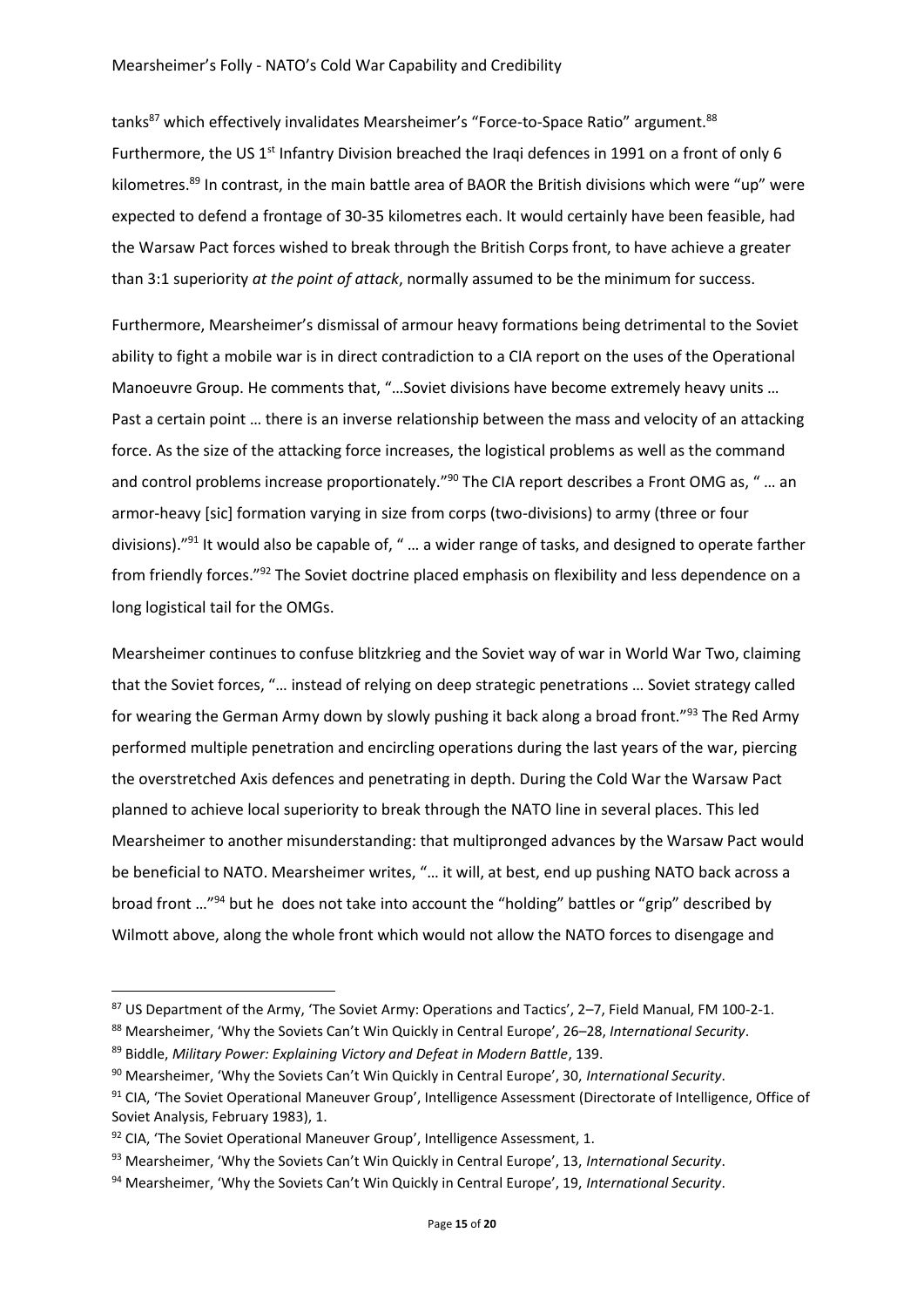retire in order. Probably the most concerning point made by Mearsheimer is the idea that some parts of the front would not need defending in any strength because of the, "… obstacles along the NORTHAG front …"<sup>95</sup> such as rivers, forests and cities. This is remarkable reminiscent of the complacent thinking of 1940 and 1944 regarding the Ardennes.

Successful attacks – those made by the Warsaw Pact which break into and through the NATO line – would be reinforced from the subsequent echelons and OMGs, and there would not be a "broad front" retreat by NATO. A Warsaw Pact attack would aim to punch holes through the NATO front, allowing Operational Manoeuvre Groups (OMG) to attack the rear areas and encircle NATO forces.<sup>96</sup> According to Professor Michael MccGwire,

> "the strategy of defeating NATO by conventional means … entailed the creation of 'operational maneuver [sic] groups' that would paralyze NATO's command and communication system by seizing its neuralgic points before its political leaders could make up their minds about resorting to nuclear weapons."<sup>97</sup>

This also had the effect of tightly intermingling the opposing forces so that tactical nuclear weapons could not be used for fear of hitting one's own troops.

General Bagnall experienced the effects of Warsaw Pact doctrine during a wargame with a Soviet trained Afghan officer, Colonel Wardak, in 1983. Wardak had escaped from Afghanistan after the Soviet invasion in 1979. General Bagnall invited him to a wargame at 1(BR) Corps HQ where Wardak employed the training he had received at the Voroshilov General Staff Academy.<sup>98</sup> By using an attack on the British sector, he fixed the British forces with frontal attacks and forced them to commit their reserves. On doing so, his Warsaw Pact forces broke through the Dutch and Belgian Corps on the flanks and surrounded  $1(BR)$  and  $1(GE)$  Corps. <sup>99</sup> Warsaw Pact victory was total.

 $\overline{\phantom{a}}$ <sup>95</sup> Mearsheimer, 'Why the Soviets Can't Win Quickly in Central Europe', 27, *International Security*.

<sup>96</sup> William Baxter, *Soviet Airland Battle Tactics* (Novato, CA: Presidio Press, 1986), chap. 4; Gordon S. Barrass, *The Great Cold War: A Journey Through the Hall of Mirrors* (Stanford, Calif: Stanford University Press, 2009), 270; Richard Holmes, *Nuclear Warriors: Soldiers, Combat, and Glasnost* (London: Jonathan Cape, 1991), 129.

<sup>97</sup> Quoted in Vojtech Mastny, Sven Holtsmark, and Andreas Wenger, eds., *War Plans and Alliances in the Cold War: Threat Perceptions in the East and West*, CSS Studies in Security and International Relations (London ; New York: Routledge, 2006), 29.

<sup>98</sup> See 'Conduct of the Offensive Operation without the use of Nuclear Weapons' in Graham Hall Turbiville, ir, ed., *The Voroshilov Lectures: Materials from the Soviet General Staff Academy*, vol. 3 (Washington, D.C.: National Defense University Press Publications, 1990), 107.

<sup>99</sup> Barrass, *The Great Cold War: A Journey Through the Hall of Mirrors*, 270.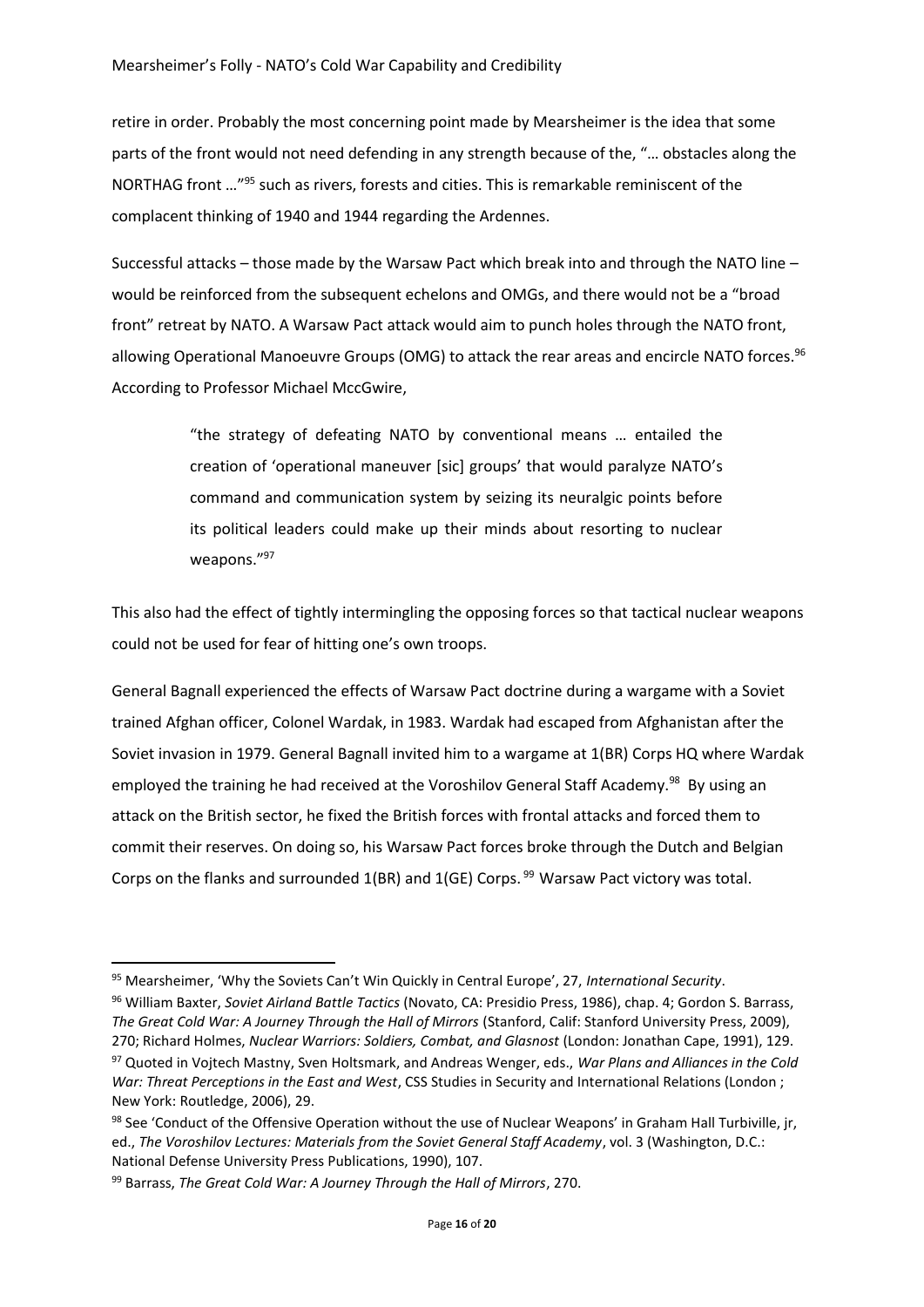Mearsheimer indicates that the Warsaw Pact overall had a 2.5:1 superiority in tanks and 2:1 in infantry.<sup>100</sup> He takes a very optimistic view of the ability of NATO to prepare for and repel an attack, but he takes a conversely pessimistic view of the Warsaw Pact's ability to prepare and launch that attack.<sup>101</sup> Mearsheimer does not present any nuances of the competing strategies, doctrine and tactics which might reveal a different outcome to his conclusion. He omits entirely the airborne capability and Operational Manoeuvre Group concept, both of which were important to Soviet and Warsaw Pact doctrine. These omissions undermine the validity of the argument he puts forward. The use of simple "bean-counts" to compare forces gives little meaning to the analysis. By invoking the concept of Blitzkrieg, Mearsheimer undermines his own conclusion. A brief comparison with "Fall Gelb"<sup>102</sup> is instructive. In 1940, the Allies considered their position strong, with greater forces and more capable weapons.<sup>103</sup> A simple evaluation of forces sizes was inadequate to assess the relative strengths and weaknesses of the two sides. Britain and France could field 3,383 tanks, while Germany only 2,445, with a balance of infantry divisions.<sup>104</sup> Following Mearsheimer's approach to force comparisons, in 1940 the Allies should have easily held off the German attack. History shows that this did not happen, and the cause was not numbers, but a difference in the thinking and tactics employed.<sup>105</sup> The planning and doctrine proved the difference between successful attack and defence.

The problems associated with fighting through cities are mentioned, but it was Soviet doctrine to "hug" cities, rather than become involved in street-fighting. The idea was that by hugging the city (meaning infiltration of the outer suburbs but no serious attempt to occupy the entire city) NATO could not deploy nuclear weapons, and the defenders of the city would be effectively cut off from the battle by minimal forces.

#### Conclusion

**.** 

The credibility of NATO's conventional defence relied upon sufficient weapons, with adequate supplies of ammunition and enough well trained personnel to use them. Despite Bagnall's

<sup>100</sup> Mearsheimer, 'Why the Soviets Can't Win Quickly in Central Europe', 8, *International Security*.

<sup>101</sup> For a contrasting view, see 'Offensiveness, Defensiveness, and War Aims' in Beatrice Heuser, 'Warsaw Pact Military Doctrines in the 1970s and 1980s: Findings in the East German Archives', *Comparative Strategy* 12 (1993): 447.

<sup>&</sup>lt;sup>102</sup> 'Case Yellow', the code name for the German invasion of the Low Countries and France in 1940.

<sup>103</sup> A. J. P. Taylor, *The Second World War* (London: Hamish Hamilton, 1975), 51–62.

<sup>104</sup> Gordon Corrigan, *Blood, Sweat and Arrogance: And the Myths of Churchill's War* (London: Weidenfeld & Nicolson, 2006), 211.

<sup>105</sup> For a more detailed analysis of the reasons for the defeat of the Allies in 1940, see Corrigan, *Blood, Sweat and Arrogance: And the Myths of Churchill's War*; Sebag-Montefiore, *Dunkirk: Fight to the Last Man*; Taylor, *The Second World War*.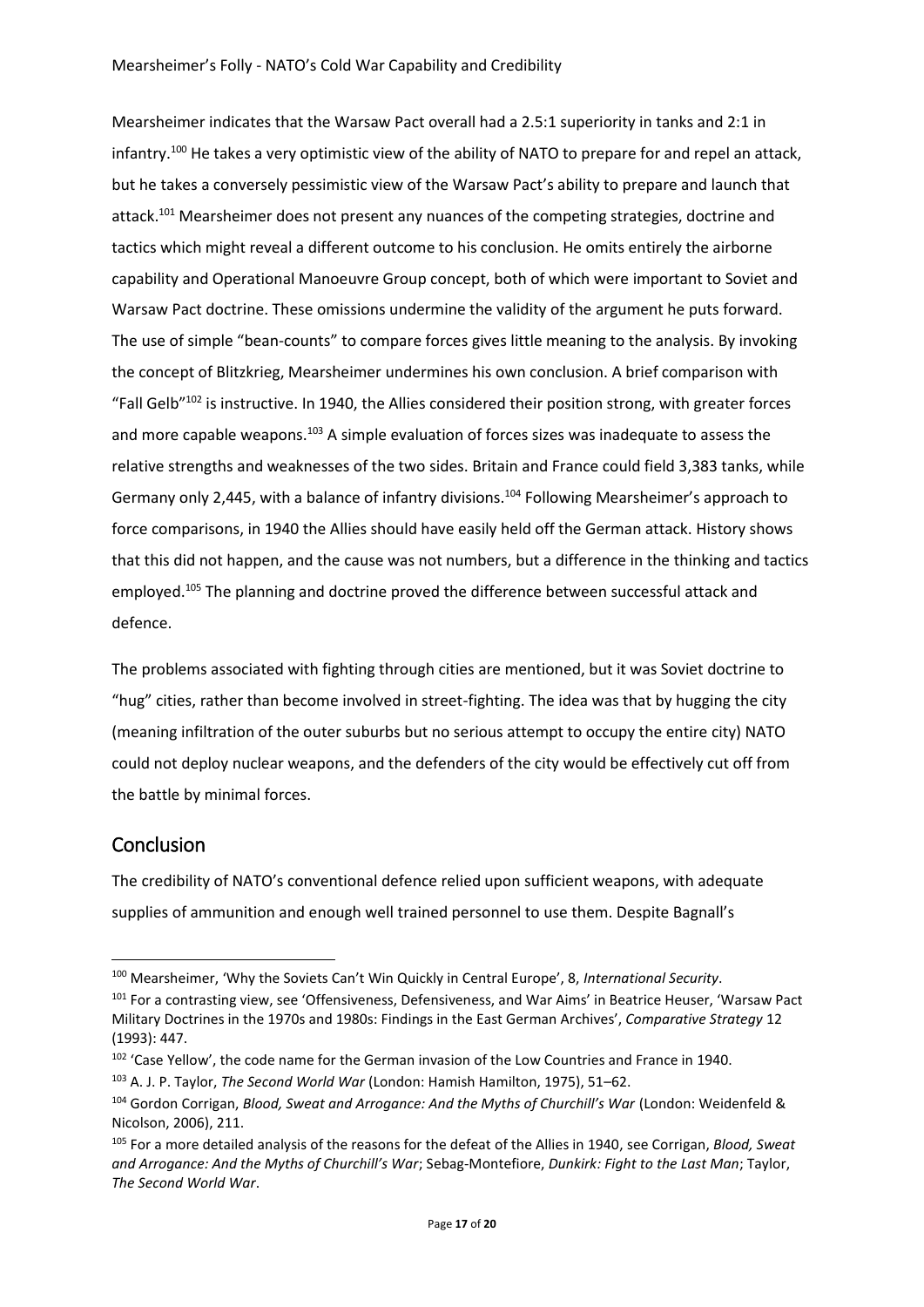improvements in tactics and operations, as well as developments of more accurate and sophisticated "smart" weaponry, if those weapons ran out of ammunition before the enemy's did, or the trained soldiers, sailors and aircrew were not available to use them, then they were effectively useless. General Thompson wrote, "The consequences of dependence upon defective stockpiles do not bear thinking about, for it could spell nothing short of disaster."<sup>106</sup> The proliferation of ATGWs towards the end of the 1980s went some way to making up the numerical inferiority of NATO against the Warsaw Pact. There was still the problem that a large number of anti-tank weapons would have been deployed in the reinforcement phase, which would have meant a degradation of the army's ability to stop and hold a "bolt-from-the-blue" attack. The "holding force" had both insufficient numbers and low reserve stocks to fight any attack.

Mearsheimer's analysis seems to be based partly on the idea that belief and fact are the same thing, and partly on an ignorance of the true state of affairs – taken in by the western propaganda. The sufficiency of arms and men was not the real problem, but the "come as you are" approach extended to a severely limited supply of ammunition which meant attrition would only work one way.

NATO strategic documents make clear the need for sufficient war reserves to maintain credibility.<sup>107</sup> but continual "cheese-paring" was a constant problem within the MoD.<sup>108</sup> Once spending had been set, new cost cutting measures would leave the Service Chiefs with little or no room for manoeuvre, the contracts for major systems and spending already having been signed. The only place for cuts would therefore be in training, fuel and spares. The inadequacy of the stocks and supplies for warfighting, as well as the over-dependence on reservists, were displayed in both the Falklands and the First Gulf War. It was questionable if the Armed Forces were as capable as many wanted to believe.

The effects of the "victory" in the Cold War can be seen in changes to the defence policies of the NATO countries after 1991. The theory was that minimum deterrence had worked, and the notion, amongst others, that it did not matter what reserves of ammunition were available, and that reliance on reservists to fulfil front-line duties, were acceptable. Professor Colin S Gray warned against relying on theory, despite its apparent clarity. "Historical accuracy is far more important than

<sup>106</sup> Major General Julian Thompson, *Lifeblood of War: Logistics in Armed Conflict* (London: Brassey's, 1994), 335.

<sup>107 &#</sup>x27;Measures to Implement the Strategic Concept for the Defence of the NATO Area', 8 December 1969, para. 18, MC 48/3, NATO.

<sup>108</sup> John Nott, *Here Today, Gone Tomorrow: Recollections of an Errant Politician* (London: Politico's, 2002), chap. 8.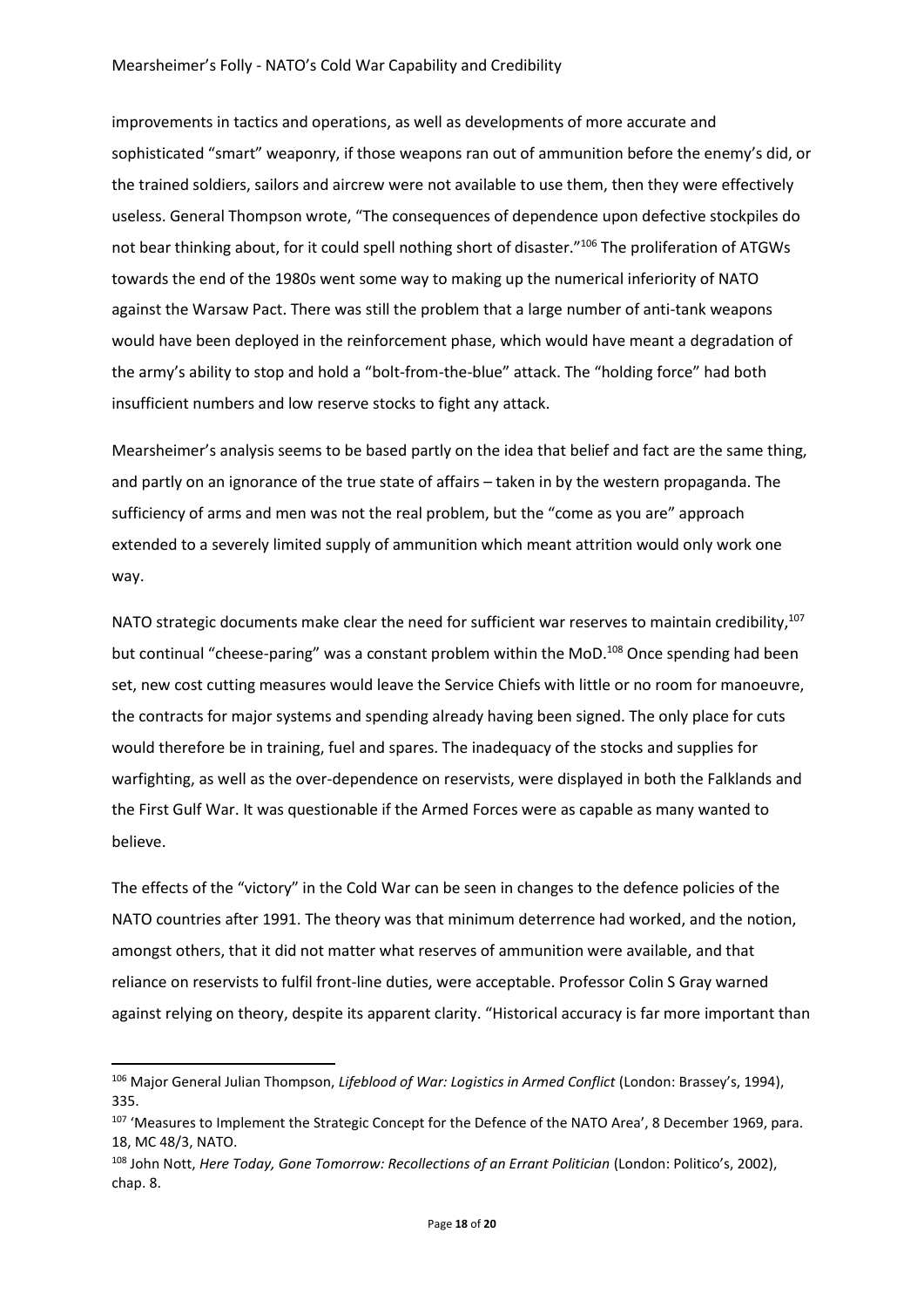clarity that misleads. The cost is too great in providing a distorting mis-characterization of strategy by theory that is neat at the price of inaccuracy."<sup>109</sup>



**Figure 1 - Mearsheimer's distribution of divisions on the Central Front**

<sup>109</sup> Colin S. Gray, *Strategy and Politics* (London: Routledge/Taylor & Francis Group, 2016), 14.